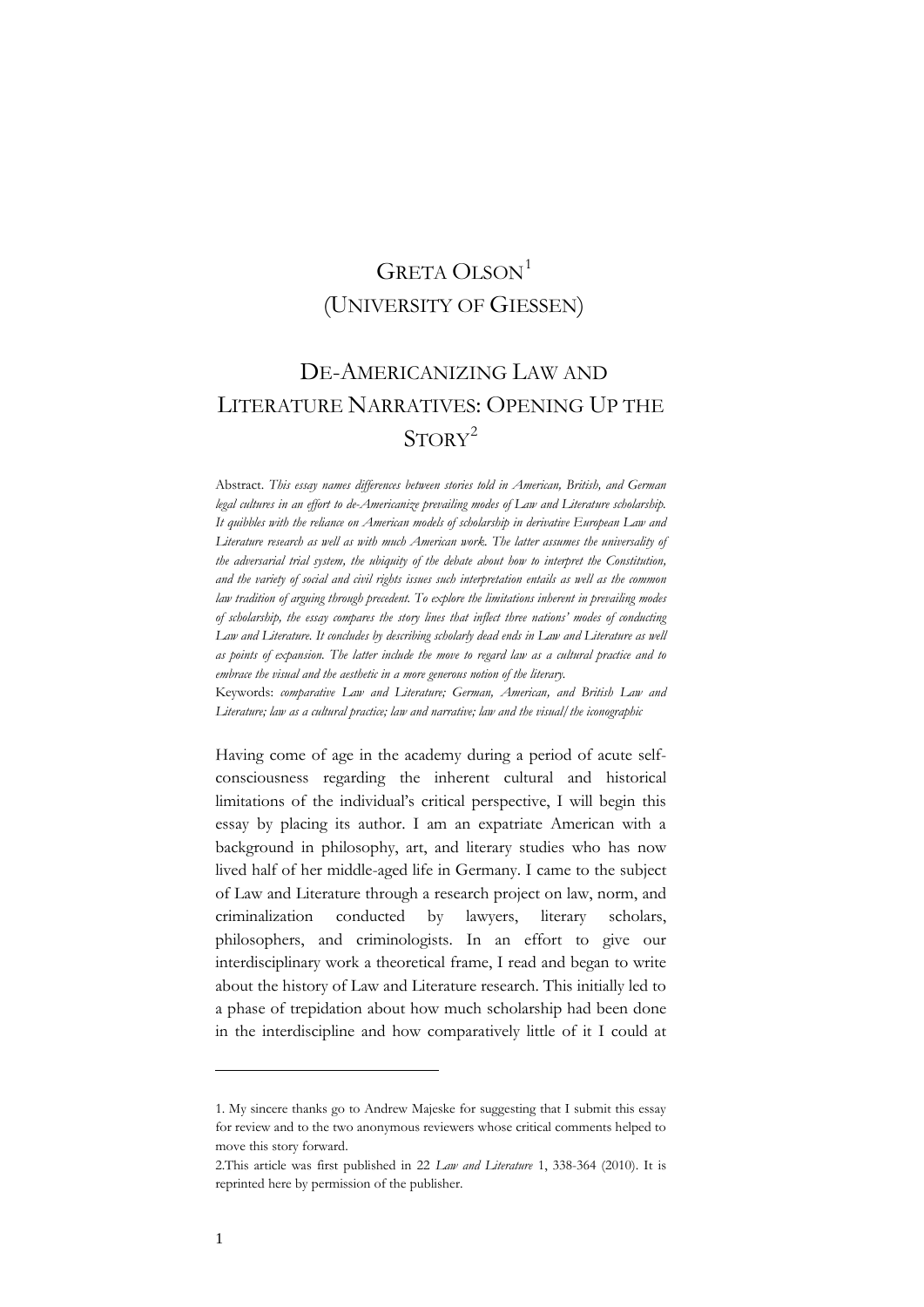first grasp. I then moved on to bulimic reading binges, a period of imitative writing, and, finally, to the now, a sense of discomfort and impatience with what I regard to be limitations in the prevailing narratives of research. (One might call this a *histoire* of phases of learning.) It is from that perspective of discomfort that I write this essay with an interest in moving the stories we tell in our scholarship forward.

My frustration with prevailing models of Law and Literature has to do with my binational and bicontinental identity. I see an inappropriate reliance on American models of scholarship in much derivative European Law and Literature research. This is due, as I will argue, to the relatively recent development of the field. Colleagues adopt the questions, plots, and primary texts of American Law and Literature scholarship while disregarding how these elements are not necessarily in synch with their own very different legal cultures and local literatures. In its most tertiary mode, Law and Literature texts provide yet another reading of equity in Shakespeare, based on a loose analysis of the motifs of adversarial law. This is a derivative form of analysis, I contend, because law is not law in these texts but a trope for justice, and existing assumptions about law and literature are not challenged. Equity, which is modeled in these texts as the antithesis of law, becomes a way of not talking about legal culture or practice but about an ideal of the just. Moreover, this work assumes that the Anglo-American adversarial trial provides the general plotline for all legal narratives; this is hardly the case.

Conversely, I quibble with much American scholarship because it assumes that it is universal in its approach, whereas from my own dual perspective it appears deeply imbued with current preoccupations of American legal culture. American scholarship assumes the universality of the adversarial trial system, the ubiquity of the debate about how to interpret the Constitution, and the variety of social and civil rights issues such interpretation entails, as well as the common law tradition of arguing through precedent.

At this point this essay might end the exposition of its opening gambits and move into offering examples of the problematic kinds of Law and Literature scholarship named above. Yet this procedure would be reductive and would simply enumerate the negative. Instead, I will take a different path.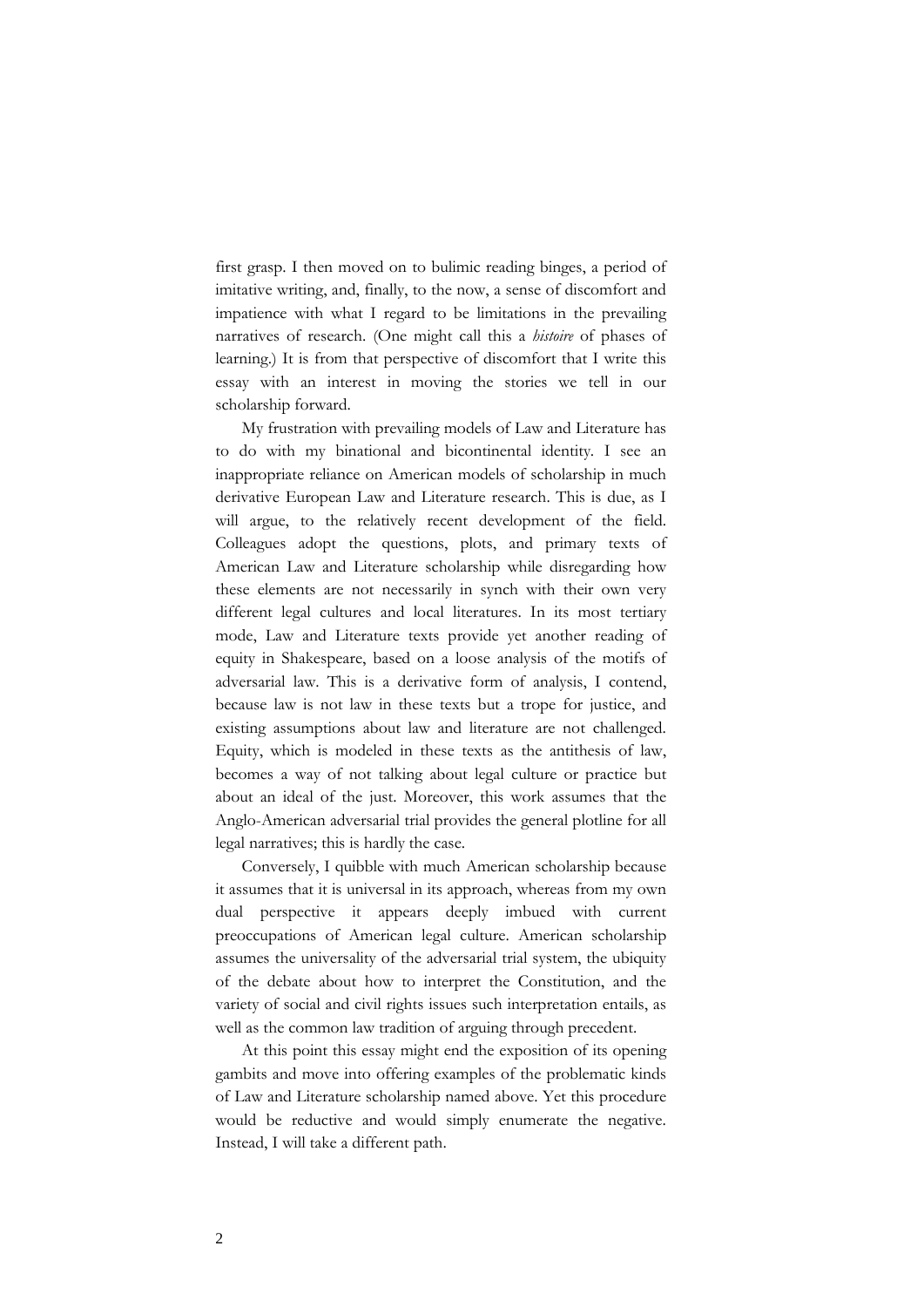To explore the limitations inherent in prevailing modes of scholarship, I want to compare the story lines that-inflect three nations' modes of conducting Law and Literature scholarship. This sentence rushes its writer and her potential readers into several areas of controversy. It is controversial to suggest that nations encourage particular types of scholarship to the detriment of others. Such a statement speaks for the balkanization of research and a lack of universality in scholarship; it stresses difference and even raises the ugly visage of potential nationalism. I do not advocate any simplistic essentialist view of nationality or national scholarship. There is great evidence that ideas and scholars travel. As nomads, scholars bring schools of thought to new places where they are in turn adapted and changed. (Consider in this vein: American attorney and law professor Adam Thurschwell, who pursues distinctly continental forms of Law and Literature critique; or Peter Goodrich, a formative thinker in British postmodern jurisprudence, who is now a professor at Benjamin N. Cardozo School of Law and the editor of this journal; or Jeanne Gaakeer, a Dutch judge, who pursues a Boyd-White ethical trajectory in both her adjudicatory and scholarly practice.) Since I will compare only American, British, and German research in this essay, the sentence that begins this paragraph, moreover, speaks for a Western-centric perspective, which ignores the radically different plots of Law and Literature that have emerged elsewhere. This limited perspective arises solely out of the author's limitations: these are the varieties of scholarship about which she presumes to know something. A more comparative view would venture beyond these three legal cultures and their scholarship to discuss other forms of law, as alluded to at the end of this text.

In this essay I borrow some of the tools of narratology to compare Law and Literature plotlines. Narratology—the study of narratives and how narratives, or stories, inform and affect perception—has, according to a pre-eminent scholar in this field, Monika Fludernik, become a "master discipline."[3](#page-2-0) It offers us ways to understand how the elements of storytelling pervade our experience and inform not only law but also medicine, psychology,

<span id="page-2-0"></span><sup>3.</sup> Monika Fludernik, "Histories of Narrative Theory (II): From Structuralism to Present," in *A Companion to Narrative Theory,* ed. James Phelan & Peter J. Rabinowitz (Malden, MA: Blackwell, 2005), 47.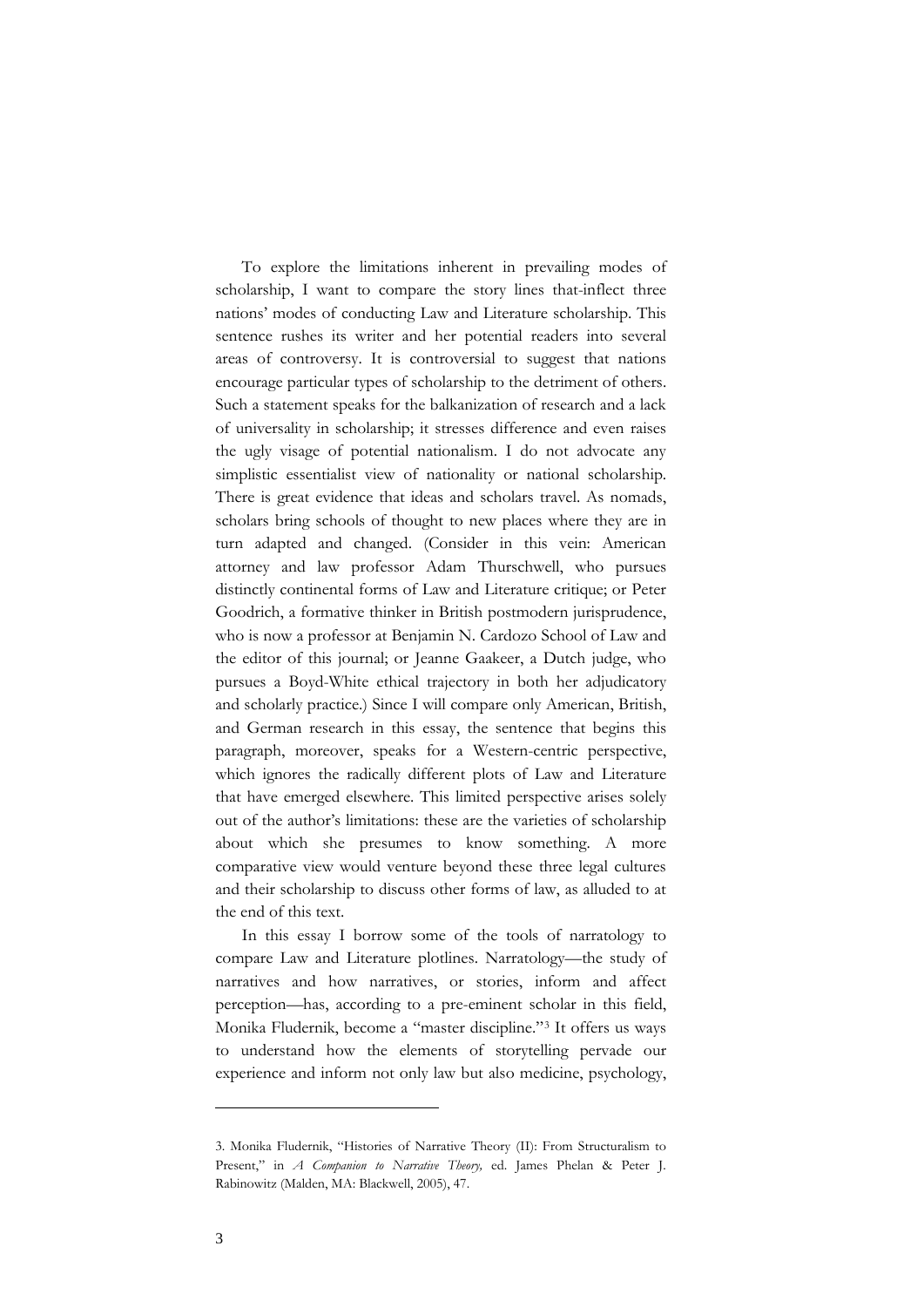education, and perception itself. Narratology involves the more general process of how humans make sense of their world through storytelling. Indeed, important research in Law and Literature has been conducted using specifically narratological means. (This includes narrative jurisprudence and, for instance, Peter Brooks's multiple works on confession.) I want to ask, then, what is different about the stories that groups of scholars associated with three nations tell in Law and Literature scholarship and what is similar, and begin to query why this is the case. There is a potential danger associated with my procedure. I will necessarily generalize trends in three types of national scholarship and, in order to offer an overview, leave out significant details.

## **The American Story: Alternative Ethical Worlds in Realist Prose**

Law and Literature is arguably already overdetermined by virtue of the competing histories of its participatory disciplines and the processes by which they became institutionalized. Why then, the reader may ask, bring in yet another methodology to what may already appear to be muddied waters? This need springs from a moment of disciplinary exhaustion that has led to a period of reassessment manifested in a plethora of recent historical overviews. Along these lines is Julie Stone Peters's excellent review of the field published in 2005. She argues that Law and Literature grew out of literary scholars' need to make their work have some material weight in the world, and out of lawyers' wish to re-engage with ethical and humanitarian questions in legal practice, education, and theory. Peters concludes that Law and Literature has outrun the scope of its original questions as well as its binary interdisciplinary character: it may only survive by transforming itself into a variety of more inclusive interdisciplines.[4](#page-3-0) Appropriately, she cites Guyora Binder and Robert Weisberg's quite inclusive *Literary Approaches to the Law* as indicative of this trend. In their introduction, the authors describe the move away from opposing the literary to the legal

<span id="page-3-0"></span><sup>4.</sup> Julie Stone Peters, "Law, Literature, and the Vanishing Real: On the Future of an Interdisciplinary Illusion," 120 *Publications of the Modern Language Association* 442 (2005).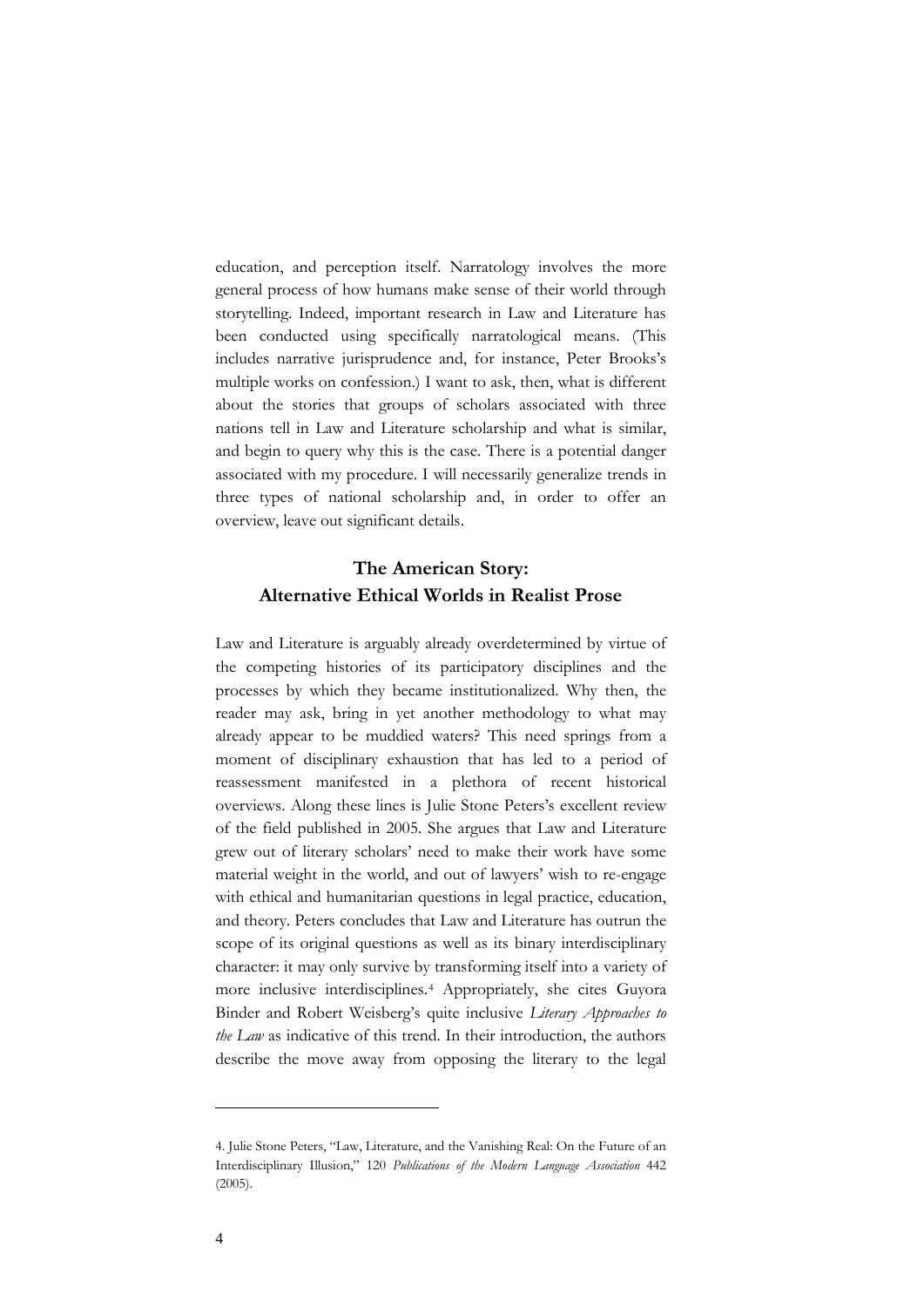through an analysis of the expressive and the aesthetic aspects of "legal discourse":

While much Law and Literature scholarship has opposed the literary to the instrumental analysis that dominates contemporary legal discourse, cultural criticism of law rejects this dichotomy. Instead, it implies that far from excluding aesthetic or expressive considerations, such instrumental policy analysis has a constitutively important expressive dimension that literary reading can illuminate.<sup>[5](#page-4-0)</sup>

Peters offers a three-phase history of the field. My mini-narrative differs from hers but of necessity recurs to the past in order to highlight current dead ends in scholarship. In its most recent manifestation, the American Law and Literature movement developed during the 1970s out of a frustration with what was viewed as the social and judicial conservatism of the emergent Law and Economics movement. This conservatism was only heightened by the appointment of William Rehnquist as Chief Justice of the Supreme Court during the Reagan era and what were largely viewed as the Rehnquist court's incursions on more liberal Supreme Court decisions regarding civil liberties and the interpretation of the Bill of Rights.

Thus, in his formative works J. B. White called for a return to ethics in legal education and legal practice. Intrinsic to this was the law's necessary recognition of its inherently literary qualities. White's key terms have included language, translation, rhetoric, and community; and he foresaw a visionary unity of content and form in ethical, performative, legal writing. By embracing the positive rhetoricity of law, he harkened back to Benjamin Cardozo's 1925 essay "Law and Literature," which similarly called for a union of substance and form in legal writing.<sup>[6](#page-4-1)</sup> This includes a positive assessment of Cardozo's and law's general use of metaphor. In a more recent formulation of his intentions, White has reiterated his commitment to pursuing "idealism" in all forms of legal practice.

<span id="page-4-0"></span><sup>5.</sup> Guyora Binder & Robert Weisberg, *Literary Approaches to the Law* (Princeton: Princeton University Press, 2000), 19.

<span id="page-4-1"></span><sup>6.</sup> For a further discussion, see Monika Fludernik & Greta Olson, introduction to *In the Grip of the Law: Trials, Prisons and the Space Between*, ed. Monika Fludernik & Greta Olson (Frankfurt: Peter Lang, 2004), xxxiii–xxxiii.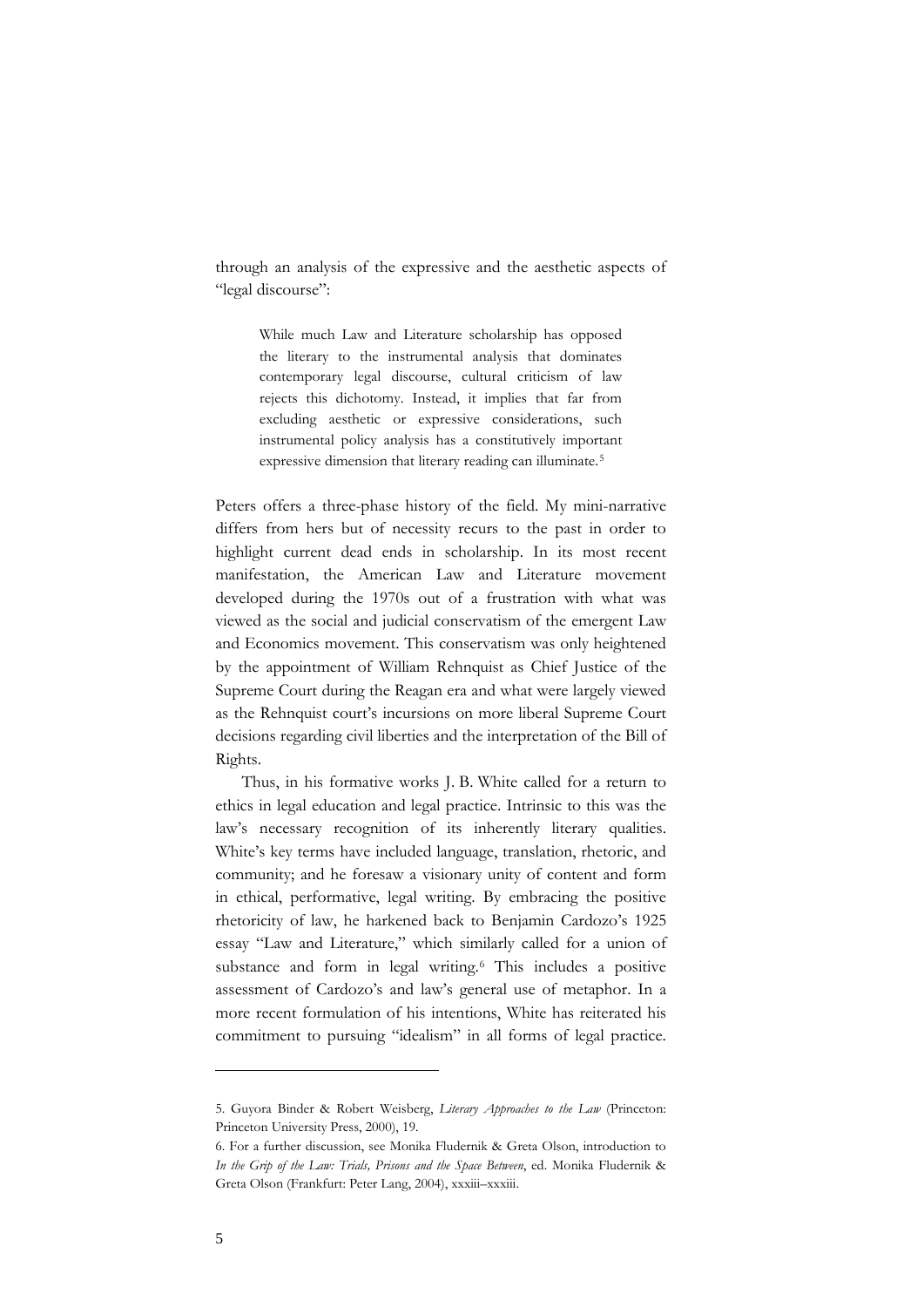This entails an appeal to an ideal of the just: "The simultaneous insistence upon law and justice produces a constant pressure to think and rethink both what justice is and what the law requires. It is an engine for opening the law to our deepest values.["7](#page-5-0)

Similarly, the cofounder of America's Law and Literature movement, Richard Weisberg, first addressed his legal and ethical critique specifically against Rehnquist's form of adjudication and generally against formalist applications of law, which he sees as both devoid of ethics and reinforcing of modes of social inequity.[8](#page-5-1) Not only does literature provide "sense and sensibility"[9](#page-5-2) to law in Weisberg's eyes, but his method of reading narratives about the law, such as Melville's *Billy Budd, Sailor* (1924, posthumous), provides law with a poetical or creative ethics, as is mirrored in the title of his third book *Poethics, and Other Strategies of Law and Literature* (1984). Remaining consistent with the aims of his initial scholarship, Weisberg has recently positioned himself in relation to his much commented upon opposition to postmodernist readings of law: "[M]ost of it, I think, is that I preserve (as I claim the novelists do themselves) a reverence for law."[10](#page-5-3)

In other much quoted texts in American Law and Literature scholarship, *Love's Knowledge* (1990) and *Poetic Justice: The Literary Imagination and Public Life* (1997), the philosopher Martha Nussbaum looks—like White and Weisberg—to literature, particularly to nineteenth-century novels, to find alternative sources for the study of the good life and ethics. Similar to White, she finds this alternative ethics in the unity of "content and form" that typifies the literary.[11](#page-5-4) Literature provides, then, a corrective both to the pretensions of scientificism aimed at by individuals such as Richard Posner and to the nihilistic relativism suggested by Stanley Fish's

<span id="page-5-0"></span><sup>7.</sup> Jeanne Gaaker, "Interview with James Boyd White," 105 *Michigan Law Review* 1403 (2007).

<span id="page-5-1"></span><sup>8.</sup> Richard Weisberg, "How Judges Speak: Some Lessons on Adjudication in *Billy Budd, Sailor* with an Application to Justice Rehnquist," 57 *New York University Law Review* 1, 19–31 (1982) and Richard Weisberg, *The Failure of the Word: The Protagonist as Lawyer in Modern Fiction* (Yale University Press, 1984).

<span id="page-5-2"></span><sup>9.</sup> Richard Weisberg, "Coming of Age Some More: 'Law and Literature' Beyond the Cradle," 13 *Nova Law Review* 107, 110 (1988).

<span id="page-5-3"></span><sup>10.</sup> Richard Weisberg, "20 Years of Story-Telling on the Law," 26 *Cardozo Law Review* 2223, 2225 (2005).

<span id="page-5-4"></span><sup>11.</sup> Martha C. Nussbaum, *Love's Knowledge: Essays on Philosophy and Literature*  (Oxford: Oxford University Press, 1990), 22.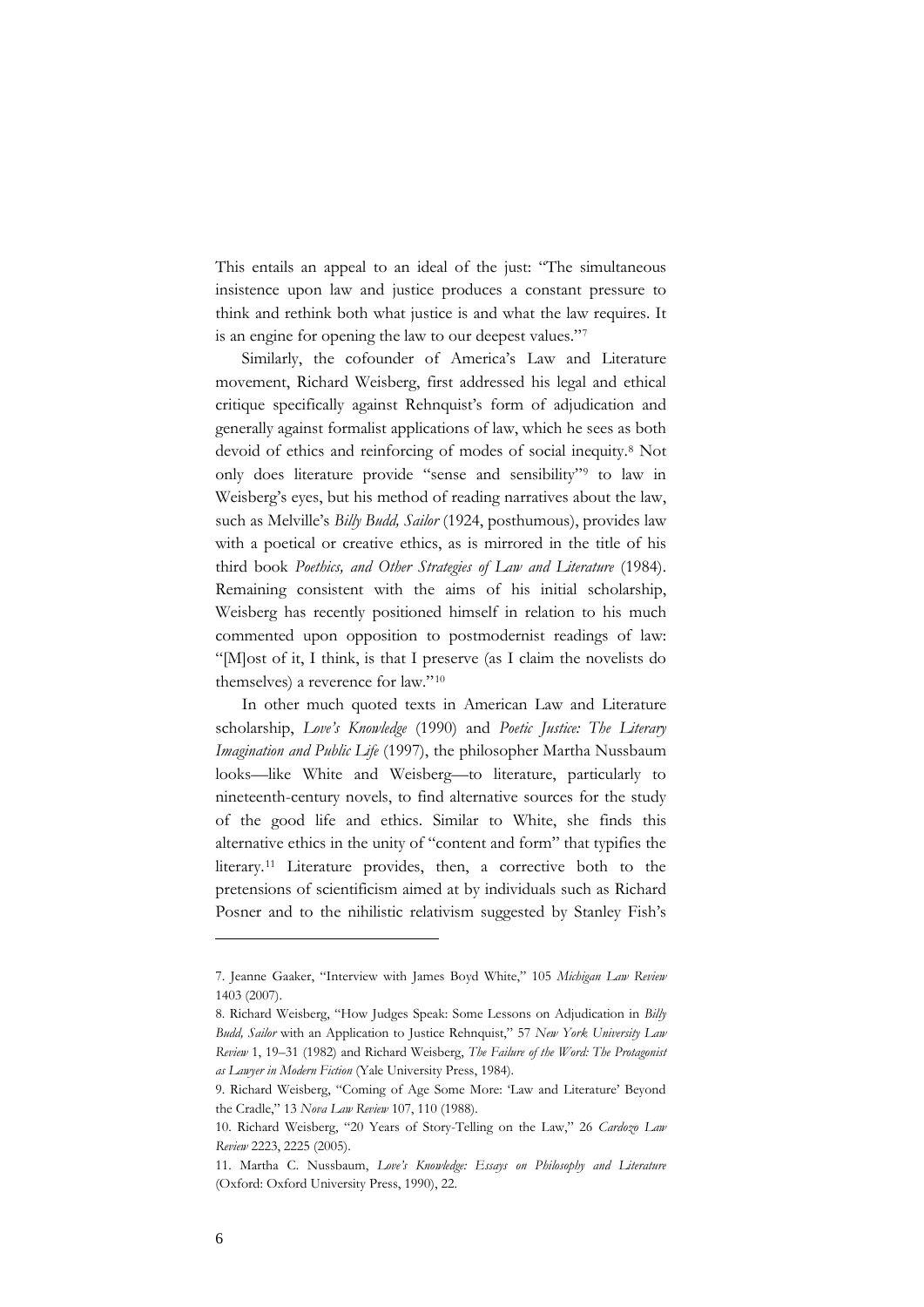analysis of interpretive communities. Thus novels provide a moral philosophy that cannot be found in deontological and utilitarian ethical systems.

These formative thinkers in the American Law and Literature movement look to novels, paradigmatically to nineteenth-century realist novels, to restore an ethical substance and form to law. Important scholars in the American Law and Literature movement, including Brook Thomas (1987), Wai Chee Dimock (1996), Dieter Polloczek (1999), and Robin West (1999), have similarly looked to the novel for those residues of justice or those narratives of victimization that are elided from what are seen as the conventional stories told by law. American scholars react and speak to a legal culture that is centered around the rhetorical and procedural drama of adversarial law. As we know from countless Grisham novels, TV movies, and film thrillers, if not from our own experience, the adversarial trial is at the heart of the American legal ritual. This is in fact a contest, a theatrical rule-driven production in which the competing stories told by the prosecution and the defense are articulated and in which only one story, whether true or false, can ultimately prevail. Accordingly, emphasis is placed on rhetoric; the judge acts as a referee who ensures fair telling and good conditions for audience reception through observing appropriate procedure. Given the common law tradition, legal argument evolves on the basis of precedent from decisions made about earlier similar cases, although there are many unresolved arguments about how to interpret the doctrine of stare decisis.

Thus questions endemic to the study of fictional prose narratives such as the reliability of the narrator, here the witness or witnesses, and the conditions and methods of the storytelling are central concerns. Moreover, queries about intention have importance. Intentionality is invoked when describing the culpability of perpetrators, as well as in the interpretation in civil law of wills, contracts, and legislation. Most centrally, the perpetual discussion about the proper interpretation of the American Constitution, whether in the alleged originary sense of its authors or in an evolving form to fit current circumstances, involves notions of intention and remains central to U.S. legal culture.

Why is it important that the alternative stories that are sought in the American Law and Literature movement are found in the nineteenth-century realist novel? Mentioned above, *Billy Budd* is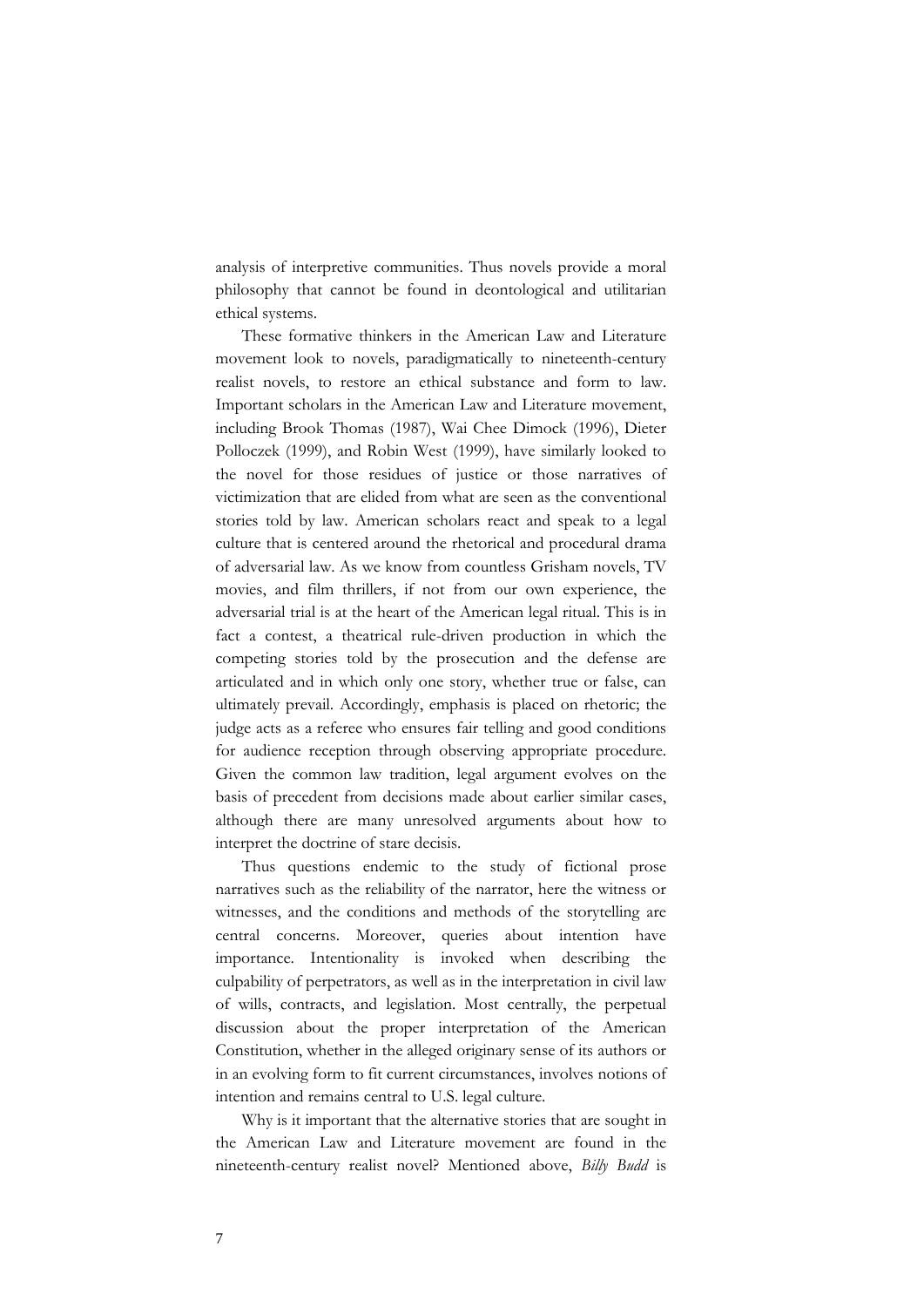arguably the paradigmatic literary text in American Law and Literature, having a value in the interdiscipline not unlike the Constitution in American legal debate. Not only was the novella central to Weisberg's first critiques of formalist and legally blind applications of law, but it was also central to Richard Posner's penning a book that many of us love to hate, the best-selling *Law*  and Literature: A Misunderstood Relation,<sup>[12](#page-7-0)</sup> a textbook that wholly dismisses the usefulness of Law and Literature to legal practice. *Billy Budd* also was the basis for Posner's debate with Robin West.

The choice of nineteenth-century novels as the model for the literary in Law and Literature bears importance because this type of novel solidified the norms of what we call literary realism and became the model of what readers expect novels to be. Realist novels convince readers of the believability of their complex stories as well as of the societies and social struggles they represent; characters portrayed in them are moreover like people we might meet in the real world; we can imagine knowing them, and we believe in the changes they undergo within the span of 300 to 600 pages or more. Moreover, realist novels preserve a unified notion of the humanist subject: she has a core that remains constant during the course of the novel's unfolding. Such novels perpetuate what the writer J. M. Coetzee has called "the realist illusion" provided by the "word-mirror." [13](#page-7-1) Accordingly, the realist novel, unlike its modernist and postmodernist successors, does not question language or the process of communication. Words in such novels appear to have an inherent and natural connection to the things they represent; there is no hint that such relationships are based on paradigmatic relations and the arbitrary assignments of signifiers to what is signified. Moreover, the conventional realist novel begins like *David Copperfield*, *ab ovo*, or at the beginning of the story: it provides an exposition, a series of complications, and ends with

<span id="page-7-0"></span><sup>12.</sup> Posner eviscerates Weisberg's and West's readings of *Billy Budd* and critiques the muddied quality of Cardozo's use of metaphor in his early essay. He also assures his reader of the irrelevance of literary study for the normative work of law: "Law is a system of social control as well as a body of texts, and its operation is illuminated by the social sciences and judged by ethical criteria. Literature is an art, and the best methods of interpreting and evaluating it are aesthetic." Richard Posner, *Law and Literature: A Misunderstood Relation* (Cambridge, MA: Harvard University Press, 1988), 7.

<span id="page-7-1"></span><sup>13.</sup> J. M. Coetzee, *Elizabeth Costello* (London: Vintage, 2004), 16, 19.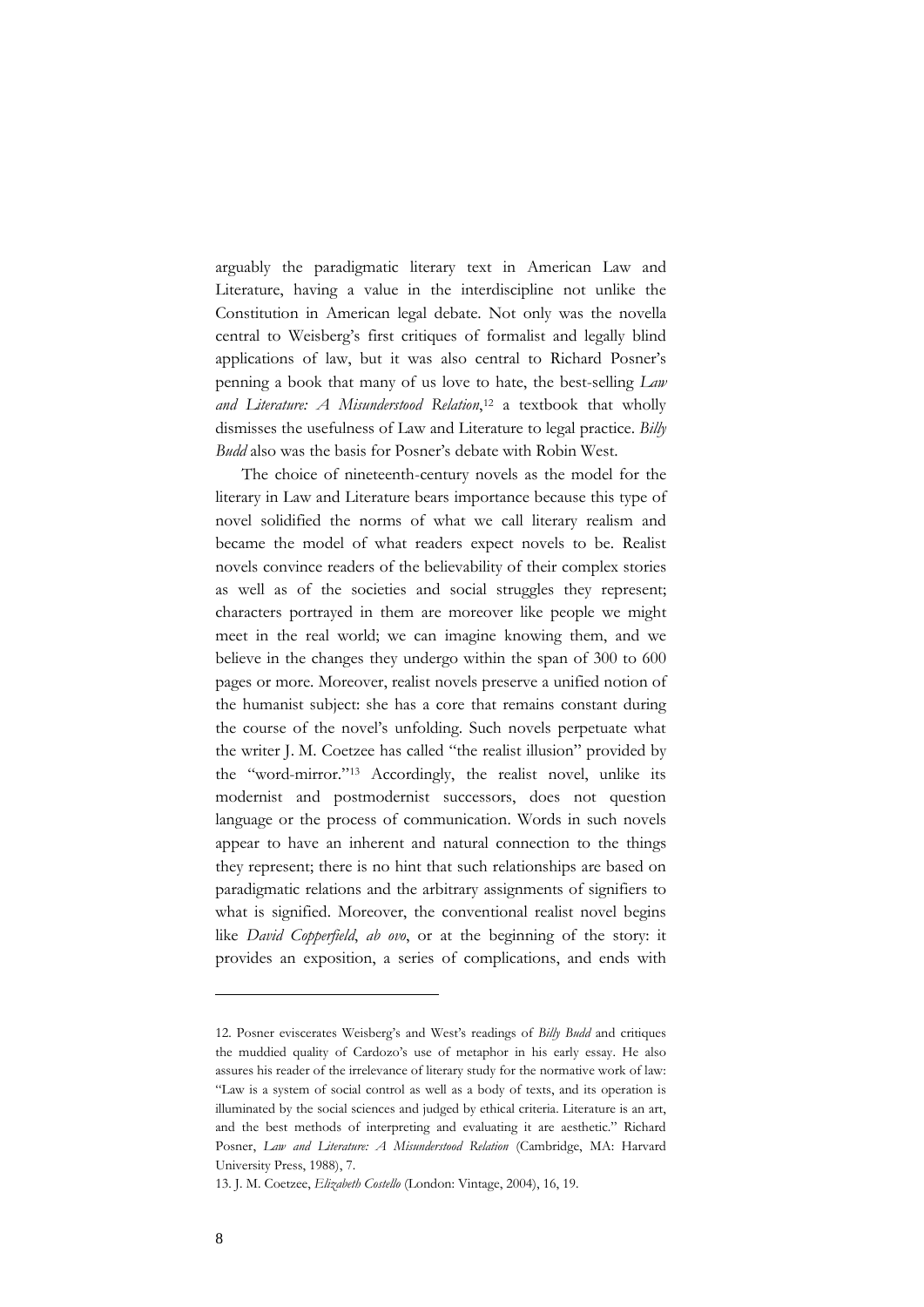some form of closed or satisfactory ending. The storytelling is thus, if anything, more complete than the plots we experience in the real world. As long as the reader is engaged in the lengthy reading process, the possible world presented in the realist novel appears to be an actual alternative world.[14](#page-8-0)

Finally, the realist novel is narrated in such a way that the narrative voice—the teller of the story—appears to have an authority over the events she relates: the right to assume this authority is not contested. The realist novel offers a seemingly true, complete world in contradistinction to the problematic one suggested by real life. Actual legal stories show why it may be idealized into a repository of the ethical.

Yet it is just this refusal on the part of the realist novel not to lift the curtain on its own illusion-creating properties that has led many twentieth- and twenty-first century critiques to see the novel as an ideal vehicle for class and gender ideologies. I mention in this vein Ian Watt, Raymond Williams, Nancy Armstrong, and Frederic Jameson, who have saliently demonstrated how the novel conveys dominant cultural norms and naturalizes power relations. Thus for the contemporary literary critic, Weisberg's call for Law and Literature to restore "reverence" to law, or White's appeal to an idealism in legal practice and Nussbaum's claim that an alternative form of ethics can be found in the literary, are problematic. One worries that the call to literature to be the ethical "Other" may be a call to an ideological genre, whose very strength lies in its naturalizing, through realist means, its own political and social claims.

By stopping at this juncture, I am arguably doing a great disservice to the heterogeneity of American Law and Literature scholarship. The above description belies the influence of critical racial theory, feminism, and critical legal studies in order to further, arguably more overtly political, developments within the American Law and Literature movement. Moreover, my thumbnail sketch ignores the contributions of overtly deconstructionist American scholars such as Robin West and Drucilla Cornell. Yet, as I argued at the opening of this essay, when scholars new to the field go to Law and Literature for theory or models of scholarship, they recur

<span id="page-8-0"></span><sup>14.</sup> On possible world theory, see Marie-Laure Ryan, *Possible Worlds, Artificial Intelligence, and Narrative Theory* (Bloomington: Indiana University Press, 1992).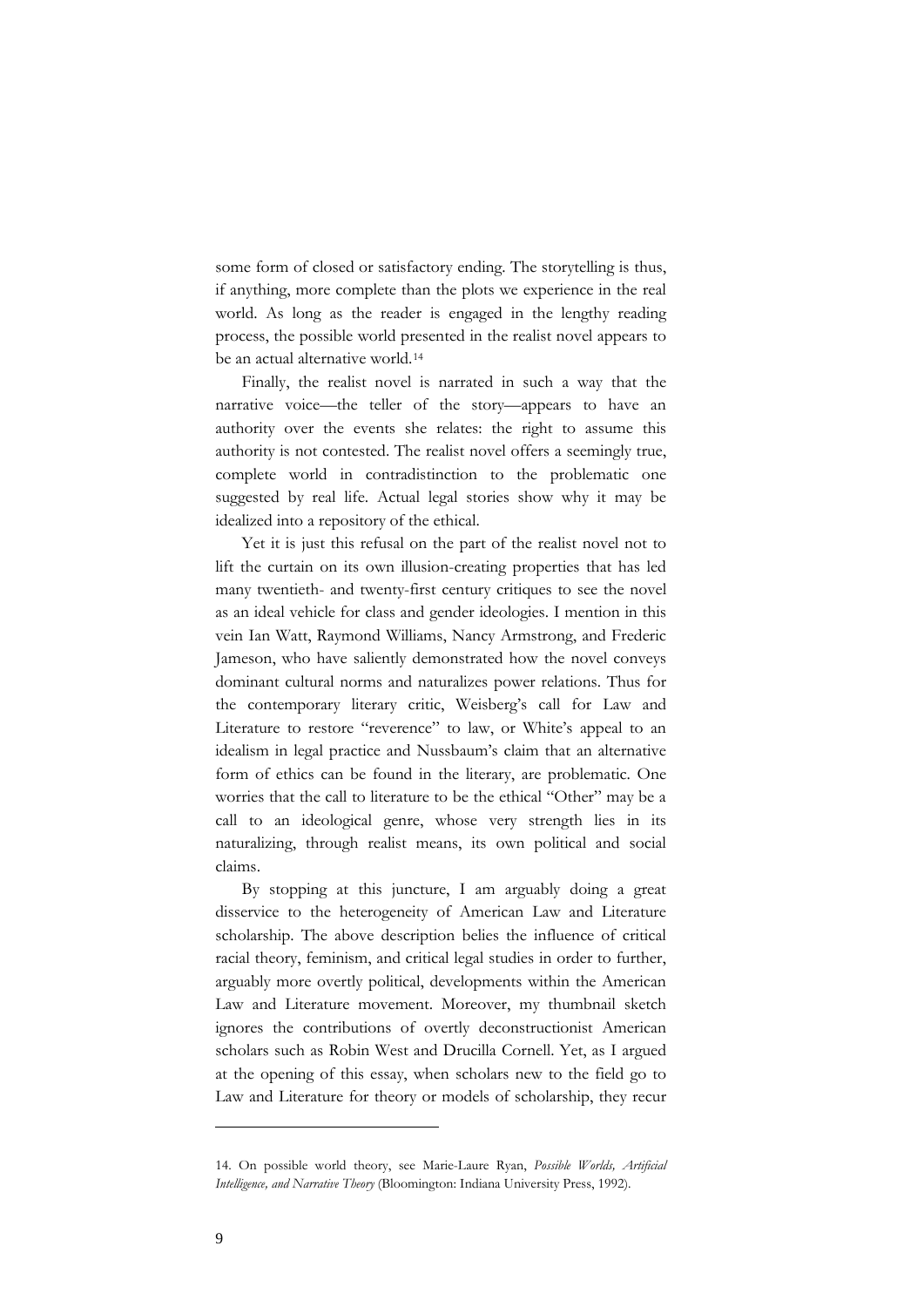to the foundational work of Weisberg, White, and Nussbaum. This leads to imitative work. When their work issues from another geographical provenance this reliance on foundational models also causes a somewhat forced application of the preoccupations of American legal culture to whatever text is being analyzed.

### **Poetry and Myth as Law's Other in British Critical Legal Studies**

Moving to the other side of the Atlantic, the reader of this essay may be surprised that British Law and Literature practice differs substantially from its American counterpart, given the two jurisdictions' common language and common legal history. This is in part, again, due—I want to argue—to pervasive differences in legal cultures and the kind of scholarship these cultures give rise to. Here, I need to further distinguish between the law of England and Wales versus other parts of the U.K. and general British legal culture. In terms of major structural differences, England differs from the States in that it has an unwritten constitution; periodic movements to codify this constitution have been shot down. This gives English law and jurisprudence, by necessity, a different relationship to questions of writing, interpretation, and legal precedent. The origin of English law, its practicality and flexibility, is then always located in a nonidentifiable text and past: "In effect, the common law knows no origins and has no need of them, since the tradition itself is a sufficiently rich heritage to enable it to draw on its own resources for the authority of its decision-making processes.["15](#page-9-0) English law involves an inevitable competition between orality, written records of past judgments, and appeals to tradition. This has also led to a wealth of scholarship concerning how English copyright laws have intersected with theories of authorship and writing.

Besides the difference in the status of the constitutions and the greater obligation of judges under English law to be bounded by precedent, England's common law tradition is currently being challenged by the European Union's rapid codification of

<span id="page-9-0"></span><sup>15.</sup> Costas Douzinas & Ronnie Warrington, *Justice Miscarried: Ethics, Aesthetics and the Law* (Hempstead: Harvester Wheatsheaf, 1994), 90.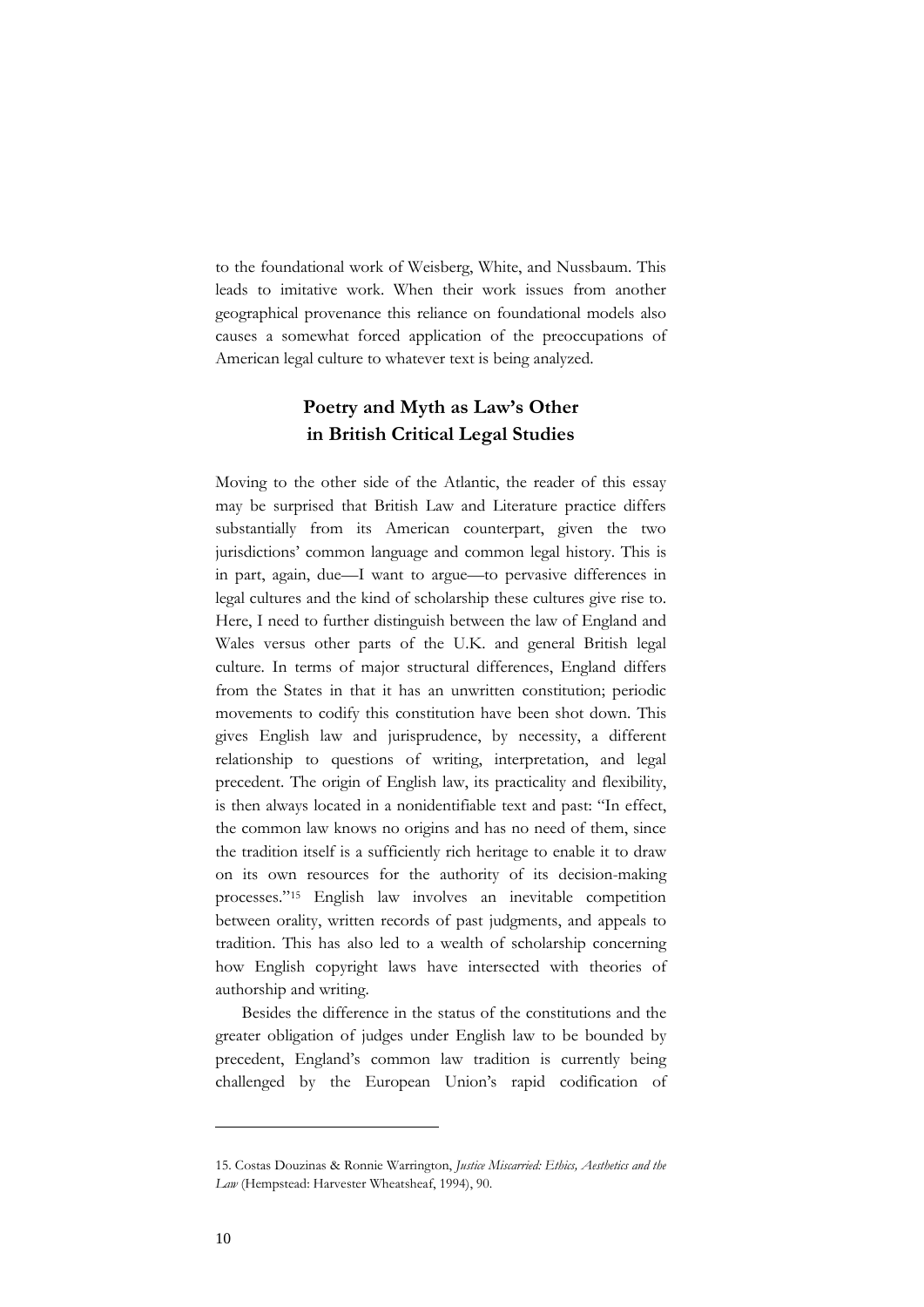legislation. Moreover, British legal culture is preoccupied by its relation to postcolonial discourses originating out of Ireland, New Zealand, Australia, South Africa, and other African nations whose legal systems were created or influenced by England's imperialist past. Thus British legal culture is perforce more inclusive and broader in its preoccupations than its American counterpart.

The most striking difference in British scholarship, however, is that it would never, to paraphrase Groucho Marx, want to belong to any club of Law and Literature that would accept it as a member. Rather, proponents of British scholarship call their work British critical legal studies, critical jurisprudence, or a postmodernist or an aesthetic philosophy of justice.[16](#page-10-0) These descriptors are allimportant: first, they demonstrate that British scholarship identifies, if at all, with American critical legal studies and not with Law and Literature, even if it employs many of the same methods. Namely, it uses literary texts in the widest sense to perform a critique on the law. An identifying characteristic of much British work is its dismissal of the undertheorized and relatively apolitical nature of American critical legal studies. Thus a sense of self-congratulatory positive political difference runs through much British work. However, this sense of positive difference is arguably a regular feature of European intellectual life during the late-Bush era; it

<span id="page-10-0"></span><sup>16.</sup> For histories of British developments see Costas Douzinas, Peter Goodrich & Yifat Hachamovitch, "Introduction: Politics, Ethics and the Legality of the Contingent," in *Politics, Postmodernity and Critical Legal Studies*, ed. Costas Douzinas, Peter Goodrich & Yifat Hachamovitch (London and New York: Routledge, 1994), 1; William Lucy, *Understanding and Explaining Adjudication* (Oxford: Oxford University Press, 1999); Costas Douzinas & Adam Gearey, *Critical Jurisprudence: The Political Philosophy of Justice* (Oxford & Portland, OR: Hart Publishing, 2005), 230– 47; Costas Douzinas, "Oubliez Critique," 16 *Law & Critique* 47 (2005); and Bronwyn Stratham, "Postmodern Jurisprudence: Contesting Genres," 19 *Law & Critique* 139 (2008).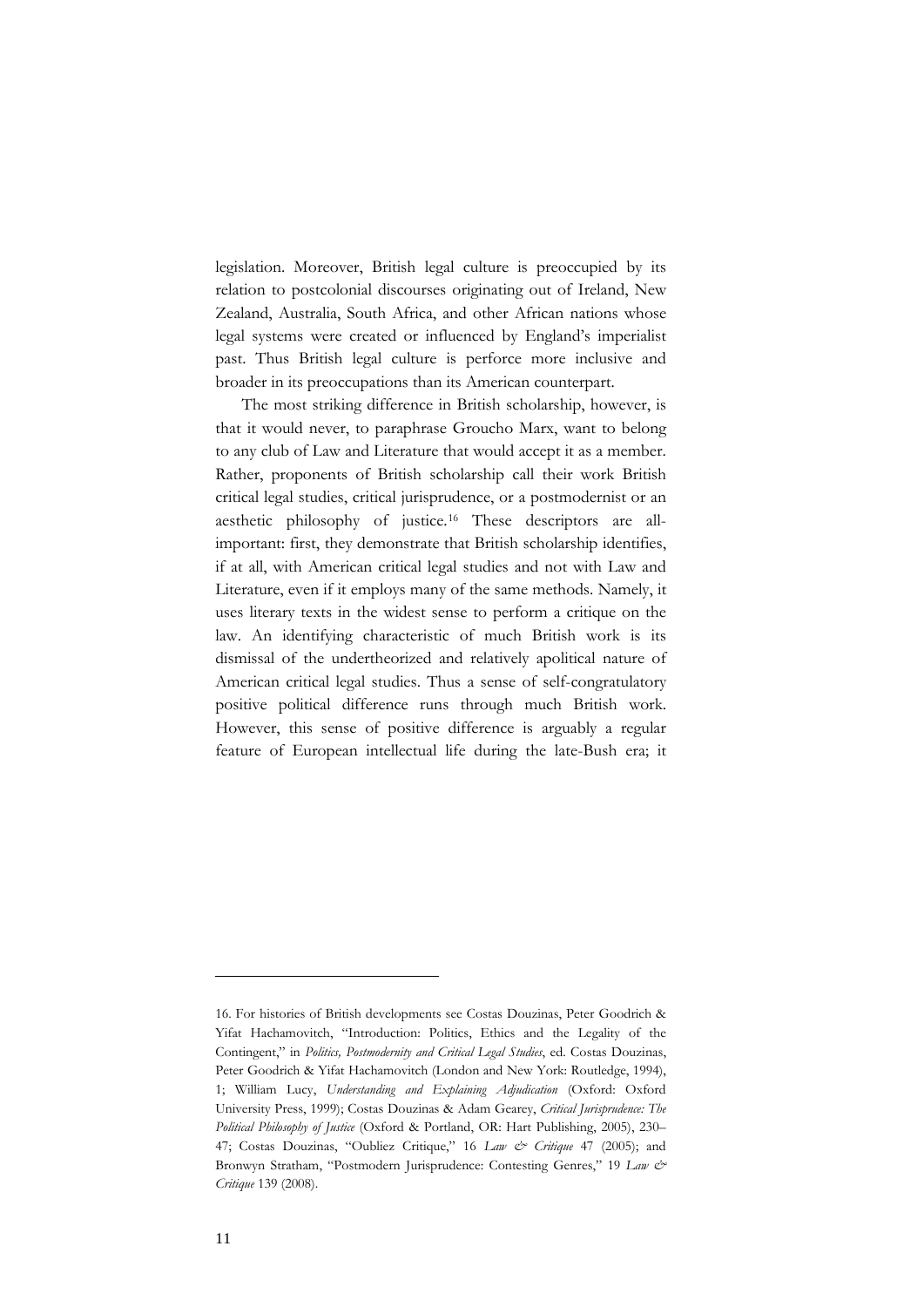entails the risk of masking opportunities for exercising selfcritique.[17](#page-11-0)

Critical legal studies involve the explicit practice of questioning and undermining the monumental image of the law: "law is criticised as the reification of the world;"[18](#page-11-1) it involves creating false images of itself, which are then mistaken for the reality of law. It implies the history of Kantian, Marxian, and post-Marxian critique; it involves a questioning and undermining of assumptions about law as a form of knowing. As "a political philosophy of justice,"[19](#page-11-2) jurisprudence goes beyond law to specifically address the object of injustice under law. Finally, postmodernism—a contested word implies a break with the rational certainties of the Enlightenment and modernity and a break with a belief in any overriding teleological narrative of human history such as Christianity or Marxism, as well as an awareness of the problematic nature and arbitrary nature of communication and language.

Costas Douzinas, the director of the Institute of Humanities at the Birkbeck School of Law, a center for critical jurisprudence in the UK, has offered a history of British critical legal studies: it took off during the 1980s and continues as a strong critical practice today. Like American Law and Literature, it has enjoyed three phases: in its first deconstructive phase during the 1980s, practitioners followed the post-structuralist practice of treating law as a text—or a field of significations—rather than a monumental system or rules; this entailed demonstrating the text's various

<span id="page-11-0"></span><sup>17.</sup> In this vein, Costas Douzinas has written that the cause of the demise of American critical legal studies was due to the problematic nature of American legal and academic culture: "They [the reasons for the American obsession with judicial reasoning and interpretation] include the acute *nomophilia*, the centrality of law, litigation and judges in American culture; the constitutional tradition, which has staked the legitimacy of the polity on the claims of reasoned consistency and historical loyalty of judicial discourse; and, last but not least, the desire of academics to be accepted as privileged participants in public discourse and as valuable commentators of current affairs. . . . It has been said, rather unkindly, that America moved from barbarism to decadence without passing through civilization. It is more accurate to say that it has moved from constitutionalism to terminal legality without passing through (self) critique." Douzinas, "Oubliez Critique," *supra* note 15, at 59, 60.

<span id="page-11-1"></span><sup>18.</sup> Adam Gearey, "Ozymandias," in *Law and Aesthetics* (Oxford & Portland, OR: Hart Publishing, 2001), 1, 1.

<span id="page-11-2"></span><sup>19.</sup> Douzinas & Gearey, *Critical Jurisprudence*, *supra* note 15, at 40.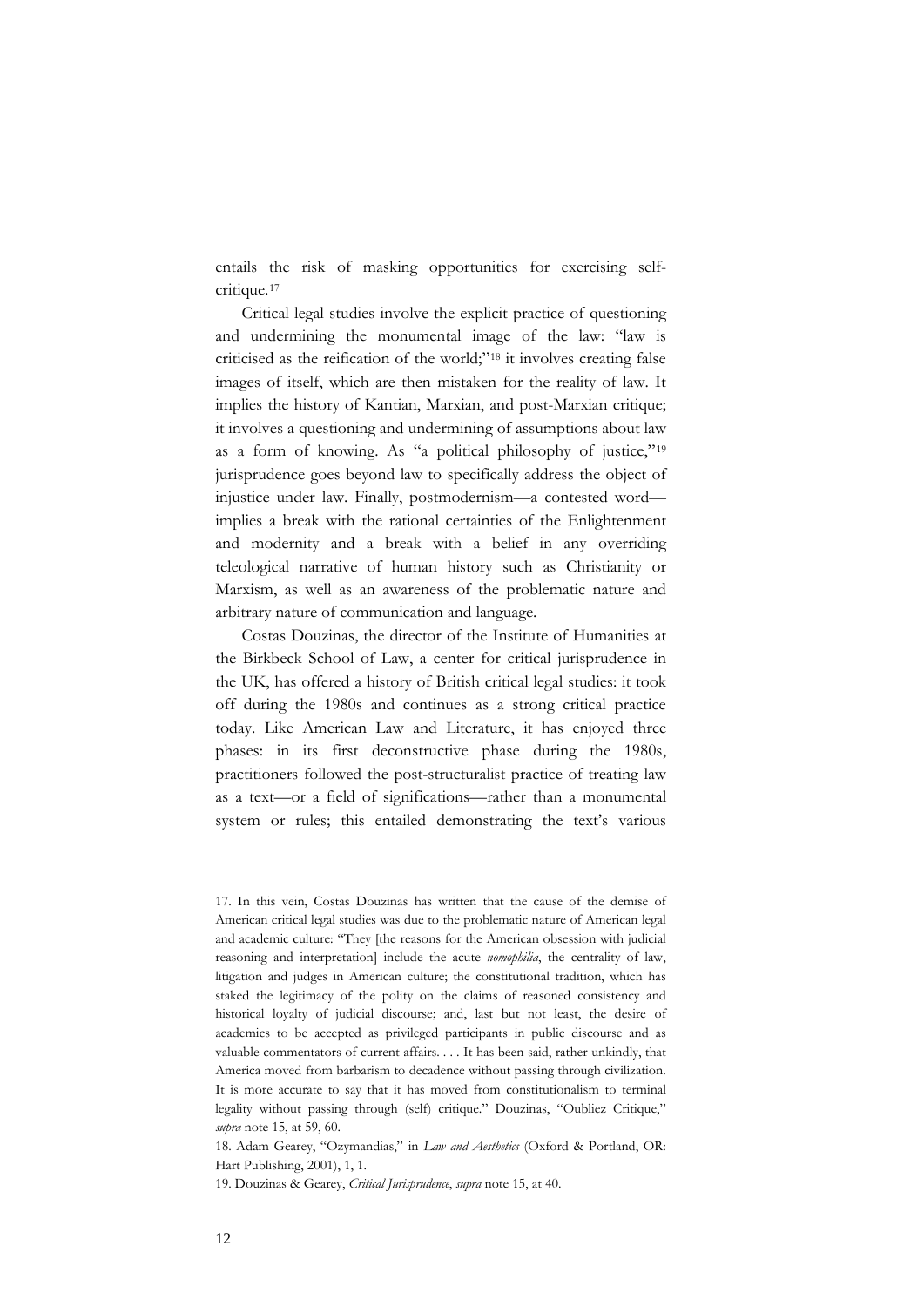omissions, margins, and unconscious qualities, and involved showing that law rested on no ultimate origin or foundation; this was followed during the 1990s by an "ethical turn" in scholarship;<sup>[20](#page-12-0)</sup> a new focus was placed on the elided Other in legal practice. In a quote from one of Douzinas's texts from this period, he writes with Ronnie Warrington that "[t]he law is necessarily committed to the form of universality and abstract equality; but it must also respect the requests of the contingent, incarnate and concrete Other, it must pass through the ethics of alterity in order to respond to its own embeddedness in ethics."[21](#page-12-1) The third phase of critical legal studies, as described by Douzinas, responds to the present era in which phenomena such as human rights and democracy have been exported by force. Thus Douzinas writes: "Law as an empty signifier that attaches to everything from pavement walking to smoking and Iraqi liberation is auto-poetically reproduced in a loop of endless validity but is devoid of a sense of signification."[22](#page-12-2) One notes the enormous difference in emphasis as compared to American scholars. Rather than revering law, or practicing it with idealism, Douzinas proposes to unmask its very emptiness.

Importantly, the phases that Douzinas describes correspond to phases of contemporaneous literary criticism as well as, in part, to the evolution of the late Jacques Derrida's philosophy. Whereas White and Weisberg initiated the Law and Literature movement in the United States using the novel as a locus of the ethical, Jacques Derrida's 1989 essay "Force of Law: The Mystical Foundation of Authority" was seminal for the British movement. Here, Derrida historicizes the circumstances under which Walter Benjamin wrote his "Critique of Violence" (1921) in order to demonstrate, one, how philosophy constantly attempts to lend its arguments authority with a logos outside of itself and, two, to demonstrate law's indissoluble connection to violence, a violence that takes place both in language and in deed—in how the powerless are treated within law. Uncovering these relationships becomes the possibility of and for

<span id="page-12-0"></span><sup>20.</sup> Douzinas, "Oubliez Critique," *supra* note 15, at 65.

<span id="page-12-1"></span><sup>21.</sup> Douzinas & Warrington, *supra* note 14, at 185.

<span id="page-12-2"></span><sup>22.</sup> Douzinas, "Oubliez Critique," *supra* note 15, at 66.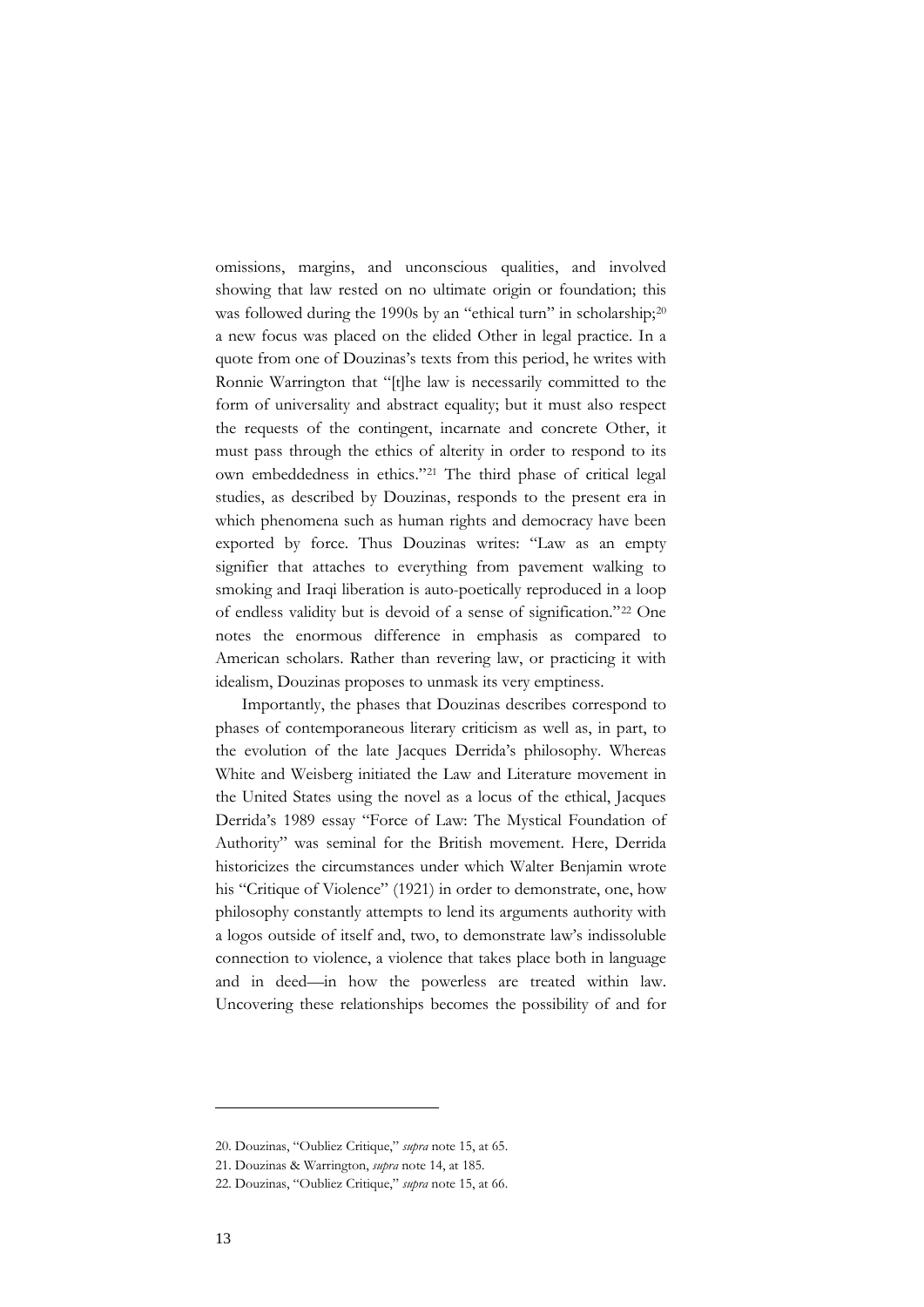justice. Thus, the sound bite that is most often quoted from this text is: "Deconstruction is justice."[23](#page-13-0)

Derridean deconstruction dominated critical theory during the 1980s. Deconstruction functions through dismantling categorical certainties by comparing binary terms, for instance, writing and speech or absence and presence, and demonstrating how these terms can only function in relation to each other: they exist only by virtue of their complementary and supposed difference. Deconstruction shows these terms to be arbitrarily related and without inherent essence or foundation. Initiating and practicing deconstructive criticism was followed by a period of greater political engagement. During the late 1980s, the deconstructionist Paul de Man was discovered to have written articles for a Belgian pro-Nazi publication during the war years, at least one of them overtly anti-Semitic. This was cause, among other things, for Derrida to respond to a charge that has been made continuously against deconstructive criticism since its inception: deconstruction dismantles old metaphysical sureties but leaves nothing in their place. A so-called political turn occurred in Derrida's writings during the late 1980s and "The Force of Law" was part of it. This turn was accompanied by the philosopher's making of explicit political statements and writing more overtly political texts about law and violence, rogue states, globalization, friendship, and war. Finally, Douzinas's reading of law in the phase of the present historical moment is not dissimilar from the French cultural theorist Jean Baudrillard's treatment of the multiplication of images in contemporary life: our culture is so pervaded and dominated by images that they no longer have any meaning other than in themselves; they have no foundation; they no longer refer to the things they represent. This orientation on images speaks for the more aesthetic, rather than literary, orientation of British work. Law is understood to manifest itself not only in legislation, judgments, and public policy but also in images themselves.

Not all British proponents of critical legal studies are as dire in their view as Douzinas is in his portrayal of law as a simulacrum. Moreover, Derrida is hardly the philosopher to which they all refer.

<span id="page-13-0"></span><sup>23.</sup> Jacques Derrida, "Force of Law: The 'Mystical Foundation of Authority," in *Deconstruction and the Possibility of Justice*, ed. Drucilla Cornell (New York: Routledge), 3, 15.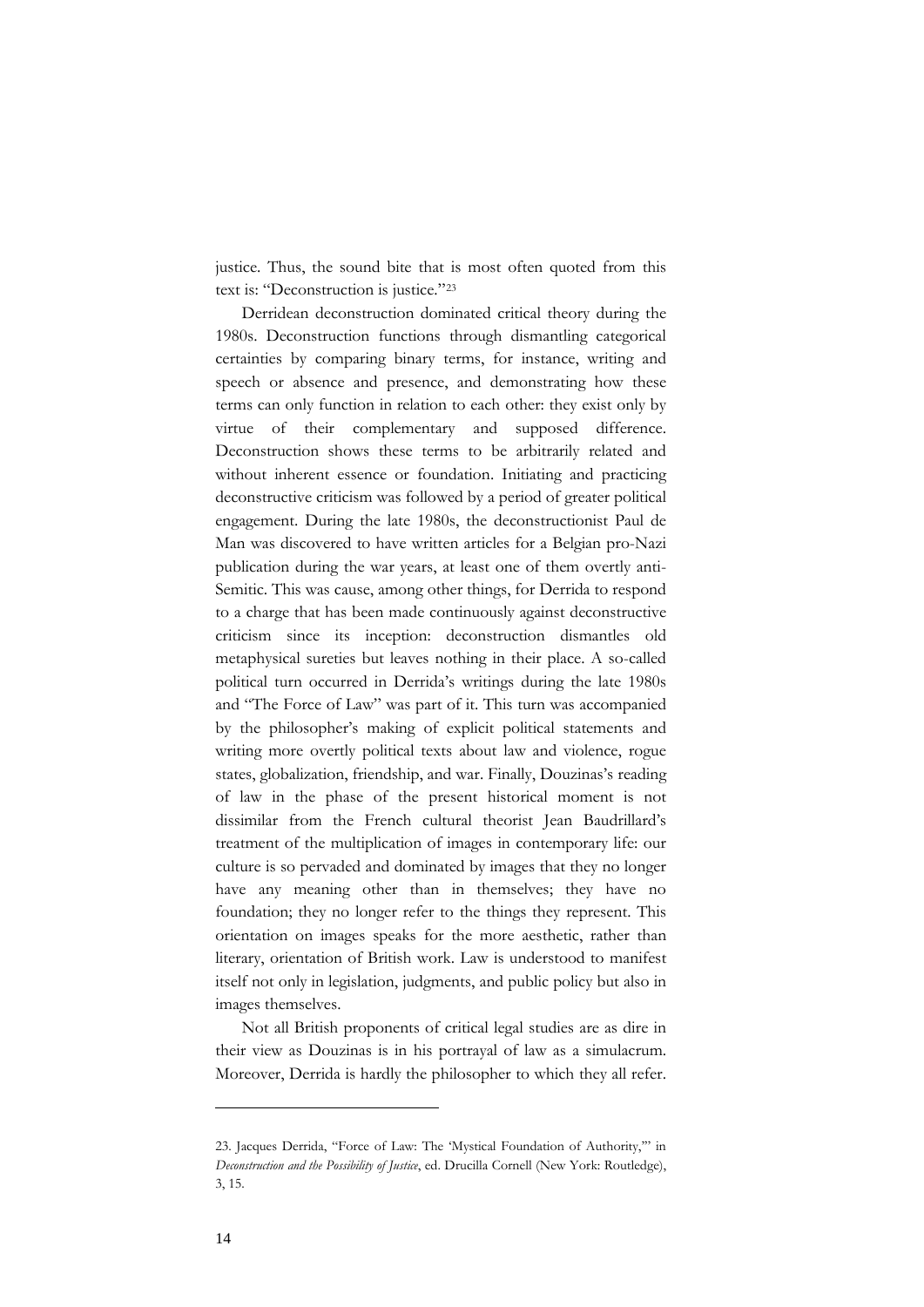Heidegger, Levinas, Blanchot, Lyotard, Deleuze, and Žižek are also important influences. To restore contingency, an awareness of the Other to law, critics challenge or critique it as being without foundation. One of the manners of performing critique involves using literature, in the widest sense, to deconstruct the monolithic supposed positivism of law. Describing the work in a volume of essays called *Law and Literature,* which was written by Birkbeckbased scholars in 2004, Goodrich writes:

The lawyers in this volume all engage with literary texts as a way of challenging the stylistic, textual, and hedonic limits of law. They argue in variable forms that literature represents a fracture, a crisis, a puncture of the legal restraint of the text.[24](#page-14-0)

Since law is viewed as without foundation—as perpetually justifying its own authority—the texts that British critics use to challenge or undermine it are poetic and mythic ones, rather than examples of realist prose. For instance, Douzinas and Warren read Shakespeare's Sonnet 87 to show law's continual performance of itself as a form of mortal combat in which the claims of the Other are elided and destroyed. Melanie Williams reads W. H. Auden's poem "September 1, 1939" and its reception history so as to unpack the ideology behind Ronald Dworkin's legal philosophy. Adam Gearey reads Shelley's sonnet "Ozymandias" in order to initiate an "aesthetics of law"; similarly, he juxtaposes Joseph Raz's legal philosophy with Philip Larkin's poetry to suggest that jurisprudence requires a poetics of the Other, and uses Heidegger's understanding of poetry to unpack Derrida's work on the law.[25](#page-14-1)

<span id="page-14-0"></span><sup>24.</sup> Peter Goodrich, "Endnote/Untoward," in *Law and Literature*, ed. Patrick Hanafin, Adam Gearey & Joseph Brooker (Oxford: Blackwell, 2004), 159, 161.

<span id="page-14-1"></span><sup>25.</sup> Douzinas & Warrington, *supra* note 14, ch. 7: "'As a dream doth flatter': Law (love, life and literature in Sonnet no. 87)," 242–64; Melanie Williams, "Then and Now: The Natural/Positivist Nexus at Truth and Reconciliation: Auden's 'September 1, 1939,'" in 31 *Journal of Law & Society* 60; Adam Gearey, *supra* note 17, at 1; Adam Gearey, "The Poetics of Practical Reason: Joseph Raz and Philip Larkin," 19 *Law & Literature* 377 (2007); and Adam Gearey, "'Where the Law Touches Us, We May Affirm It': Deconstruction as a Poetic Thinking of Law," in *Derrida and Legal Philosophy*, ed. Peter Goodrich (Basingstoke, New York: Palgrave Macmillan, 2008), 201.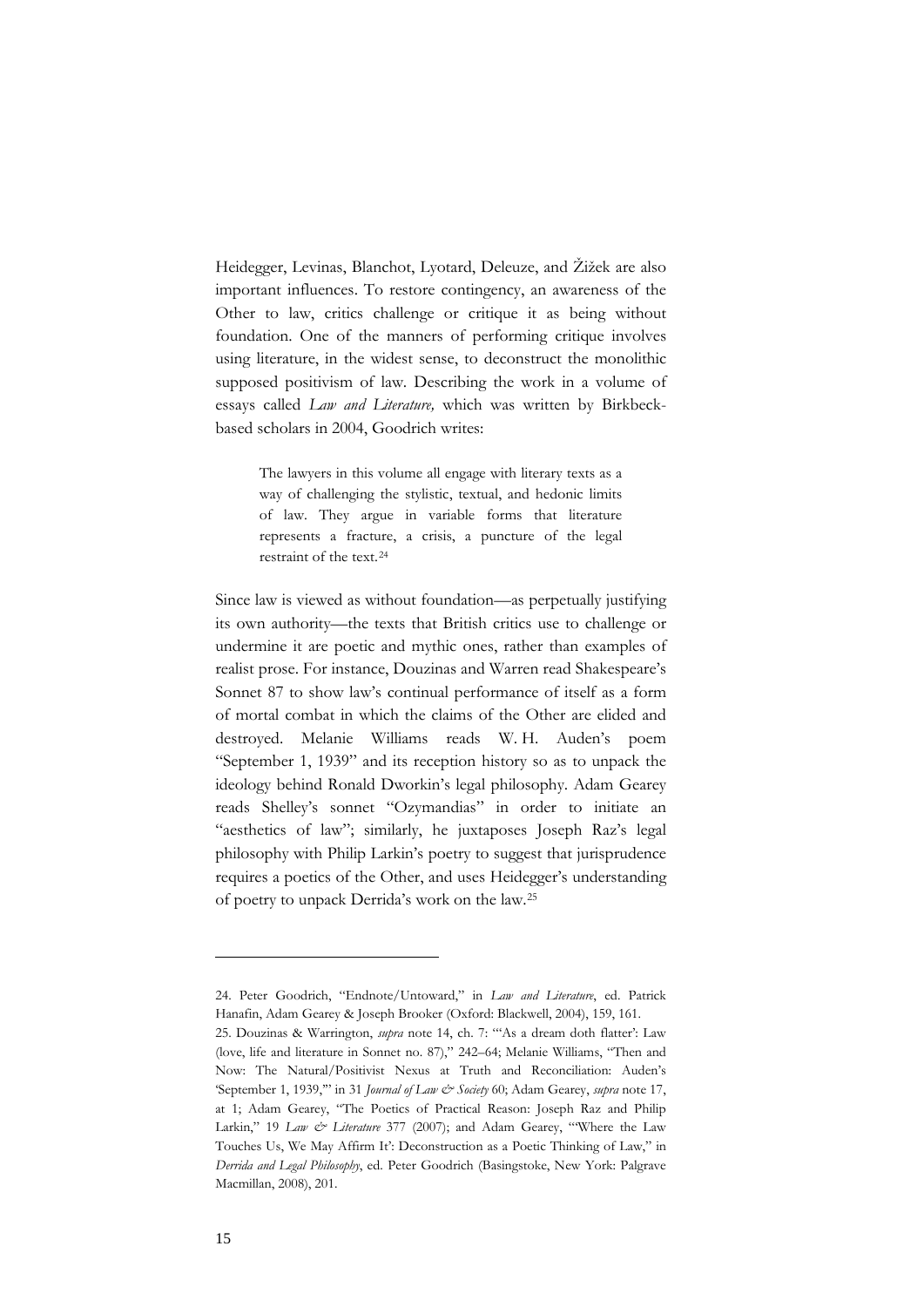Particularly, Maria Aristodemou has been important in bringing myth and fairy tales to readings of the law. Her *Law & Literature*: *Journeys from Her to Eternity* (2000) could be read as an alternative textbook to Posner's dismissive *Law and Literature* in that it refuses to privilege law's claim to truth or normativity over literature and fantasy. The text of law she traces is discovered in the evolution of the Oedipus myth through Freud and Lévi-Strauss's interpretations of it to the psychoanalyst Lacan's finding a justification for all law in this narrative: the particular Oedipal conflict is generalized by the individual into the acceptance of an order of abstract rules. In this genealogy she finds the forgotten embodiment of law, its bodily nature and its rejection of women, desire, and materiality:

The attempt to keep philosophy and law separate from literature is also, as I suggest in my closing chapter part of the attempt to exclude woman from the legal labyrinth . . . . The male lawyer's preference for abstract language, reason, and intellectuality is also an attempt to deny the tactile, the bodily, and the sensual: to suppress, supposedly by overcoming, but instead by imitating with words, woman's capacity to procreate with her body.[26](#page-15-0)

Aristodemou's work, in turn, recurs to Goodrich's argument in *Oedipus Lex* (1995) and *Law in the Courts of Love* (1996), among other texts, that the practice of law requires a constant denial of its metaphoric, unconscious, and literary qualities and a denial of heterogeneity, materiality, and women. For Goodrich then, jurisprudence begins with a recovery of the unconscious:

The other scenes of law—its images, its figures, its architecture, its rites, myths, and other emotions—are potentially the economies of resistance to law. They evidence, I will argue, the possibilities of a jurisprudence of difference, and specifically a genealogy of other forms of law, of plural jurisdictions and distinctive subjectivities, of other genders, ethnicities, and classes of legality and of writing.[27](#page-15-1)

<span id="page-15-0"></span><sup>26.</sup> Maria Aristodemou, *Law & Literature: Journeys from Her to Eternity* (Oxford: Oxford University Press, 2000), 4.

<span id="page-15-1"></span><sup>27.</sup> Peter Goodrich, *Oedipus Lex: Psychoanalysis, History, Law* (Berkeley: University of California Press, 1995), 15.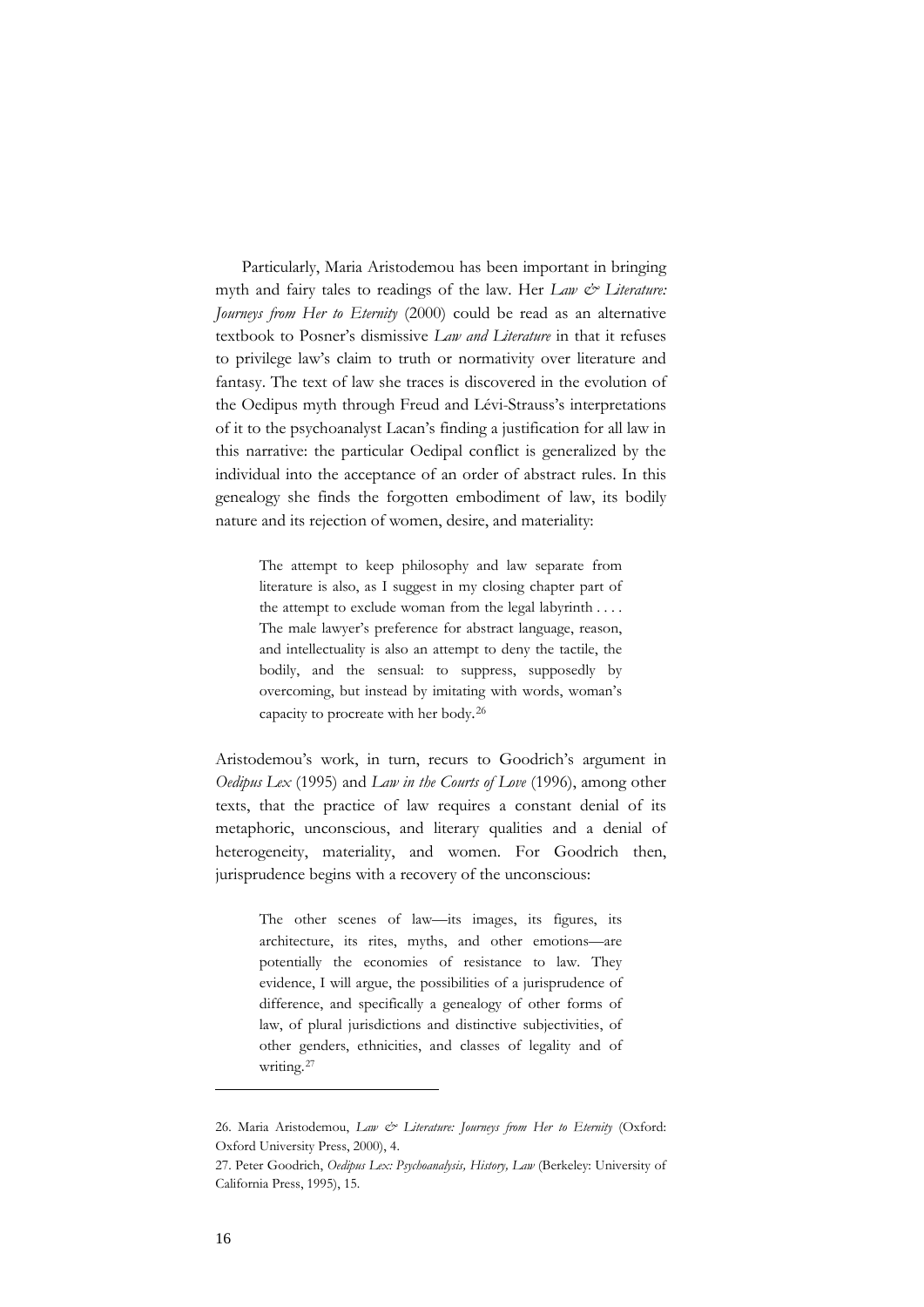As in White and Weisberg's work, British critical legal scholarship involves a moment of retrieval of the forgotten and the repressed. Yet instead of striving for a unity of form and substance that will necessitate a newly ethical realization of law, the forgotten itself is emphasized as an unreachable origin so as to dismantle law's authority and to imagine alternative law(s). Thus the pursuit of the images of law, or its aesthetics, is not a form of law-in-literature, a tracing of how law is reflected in various media, but a form of critique that engages with the various institutions of law by showing how law's authority, truth value, and positivism are all problematic.

The choice of lyric and mythic genres in much British work to complement law is central. Poetry is generally understood to be the only nonnarrative genre.[28](#page-16-0) Poetry was originally sung and accompanied by the lyre. As with music in general, the genre is thought to appeal more to the emotions and the unconscious than the ratio. In the Romantic tradition, poetry aimed to reproduce moments of intensely felt experience rather than to instantiate a story. Unlike realist prose, lyric poetry rarely offers mimetic illusion. Moreover, due to its compression, often counter-intuitive syntax, and highlighted use of metaphor, reader investment in understanding poetry tends to be greater than in prose. (For those of us involved in teaching literature, this means that it is often easier to get students to embrace the task of reading an 800-page novel than a poem.) Furthermore, the subject of lyric poetry is less easily identified as a constant unfragmented self. If lyric poetry and myth offer no illusion of reality, no plausible alternative world but a moment of intensity, then their interaction with law differs in effect. The fragmentation of experience, the difficulty of communication, the alienation of the modern subject—all qualities of the postmodern condition—are thus arguably better articulated in nonnarrative poetry than in realist prose. Hence, readings of poetry conform more to the "ethics of alterity" that Douzinas and Warrington espouse.[29](#page-16-1) This notion of alterity rests on philosophies,

<span id="page-16-0"></span><sup>28.</sup> Although there have been several compelling recent arguments by narratologists for why this should not be the case: See the works of Eva Müller-Zettelmann and Peter Hühn, and see Brian McHale's recent "Beginning to Think about Narrative in Poetry," 17 *Narrative* 11 (2009).

<span id="page-16-1"></span><sup>29.</sup> Douzinas & Warrington, *supra* note 14.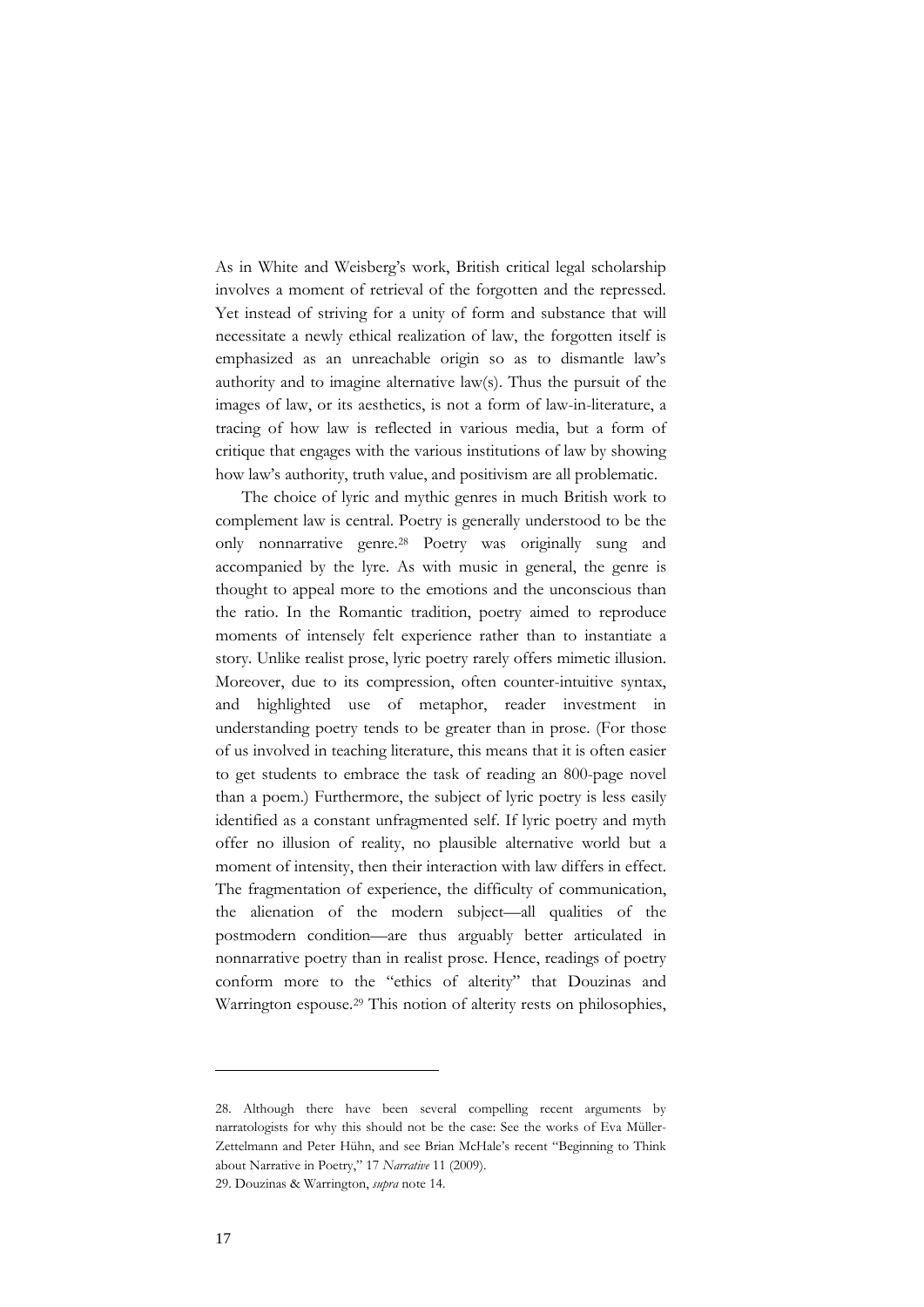such as that of Emmanuel Levinas, that attest that the self can only be realized through the call of the Other.

Consistent with the use of poetry to challenge and critique law is the use of autobiographic, confessional, and journalistic forms in many British Law and Literature texts to dismantle the pretensions of law as rational and positivistic. This form of Law and Literature has a performative character, which Bronwyn Statham dates to Douzinas, Warrington, and Shaun McVeigh's *Postmodern Jurisprudence: The Law of Text in the Text of Law* (1991). The final chapter of this work, "Suspended Sentences: A novel approach to certain original problems in copyright law," enacts the story—in letters and judgments—of the rejection of the authors' essay by an English law journal and a student's claim that his dissertation was the basis for this text and that copyright law was breached; a third text comments on the others.[30](#page-17-0)

In a similar vein Douzinas and Gearey conclude each chapter of *Critical Jurisprudence* with a journal entry about events in the lives of the authors, presumably during the writing of the book. Goodrich supplies a highly self-ironic essay to his contribution to the Birkbeck collection of essays called *Law and Literature* that concerns his musings on a highly critical, obscene comment about himself written in the margin of a library copy of his first book. This break with the typical rationalism of scholarship bespeaks, on the one hand, an awareness that personal narratives are an intrinsic part of politicized scholarship; cf. the feminist writings of Rachel Blau DuPlessis, or, more recently, Kenji Yoshino's interspersing of autobiographical episodes in his indictment of the current demise of American civil rights in *Covering: The Hidden Assault on Our Civil Rights* (2006). On the other hand, it recalls Derrida's early experimentalism in texts such as *Glas* (1974) in which the history of metaphysics is questioned through the mirroring of a text about Genet and one on Hegel in two columns of continuous text, with various other quotations interspaced throughout.

To avoid the binarism that deconstructive criticism has taught us to be the crutches of self-legitimating thought, let me introduce yet a third legal system and its attendant legal and Law and Literature narratives.

<span id="page-17-0"></span><sup>30.</sup> Costas Douzinas & Ronnie Warrington with Shaun McVeigh, *Postmodern Jurisprudence: The Law of Text in the Texts of Law* (London: Routledge, 1991).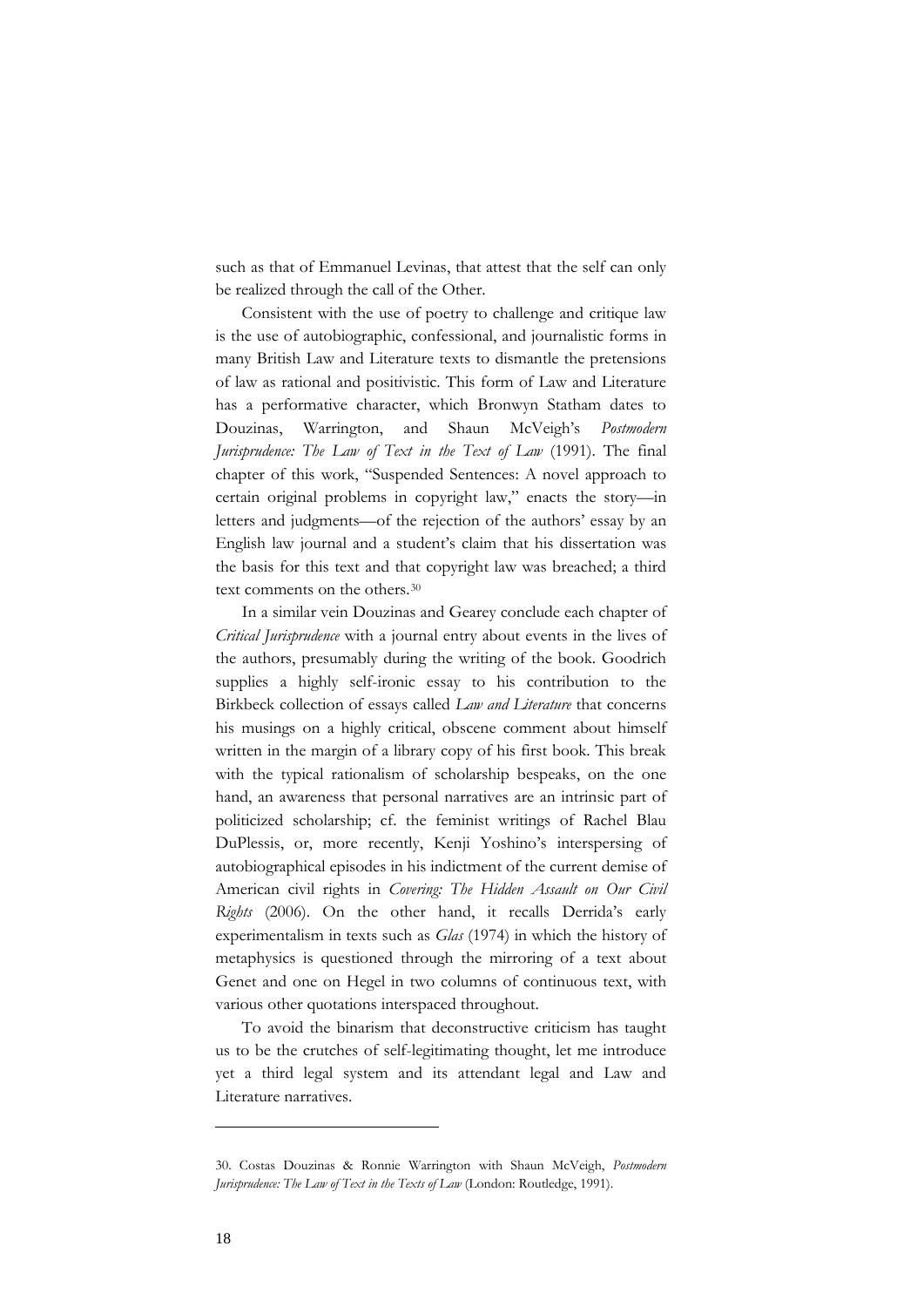### **From Analytic Drama to Legal Phenomena: The Two Stages of German Scholarship**

Continental Europe has a civil law, rather than a common law, tradition. According to this tradition, legal reasoning proceeds through a process of deduction from the abstract norms of codified law to the particular case at hand. Moreover, the inquisitorial system of civil law determines that the court and thus the judge or judges determine the "objective" facts of a case as well as passing judgment over them. Since no jury but rather a judge or judges decide the outcome of a trial, judges have a prosecutorial as well as an arbitrating function. They are merely assisted by lawyers. Trained in Germany according to a legal science tradition to consider every possible legal side of a case, German judges eschew rhetoric and are taught to formulate their outcomes with a maximum of objectivity.

Based originally on pan-European Roman Canonic law, or *ius commune*, the German Civil Code did not emerge until the end of the nineteenth century and was the result of an effort to unify a variety of German territories, city states, and kingdoms. In order to articulate a German civil code, Friedrich Carl von Savigny countered the Germanist tradition that argued for the importance of Teutonic legal traditions. Instead, Savigny advocated ridding contemporary law of its local accretions and returning to the Digest or *Pandectae* of Roman legal sources in order to articulate an internally consistent and logical system of legal argument. This Pandectist practice, with its effort at completion, remains central to the development of German legal study and practice.[31](#page-18-0) It informs the BGB or the Civil Code that was adopted in 1900 and continues to be used today. An exercise in "legal formalism,"[32](#page-18-1) the first General Part of the BGB consists of generalized rules applicable to the other four books of law covering contract, obligations, property,

<span id="page-18-0"></span><sup>31.</sup> Reinhard Zimmermann, "Characteristic Aspects of German Legal Culture," in *Introduction to German Law*," ed. Mathias Reimann & Joachim Zekoll (Munich: Beck, 2005), 5.

<span id="page-18-1"></span><sup>32.</sup> Zimmermann, *supra* note 30, at 11.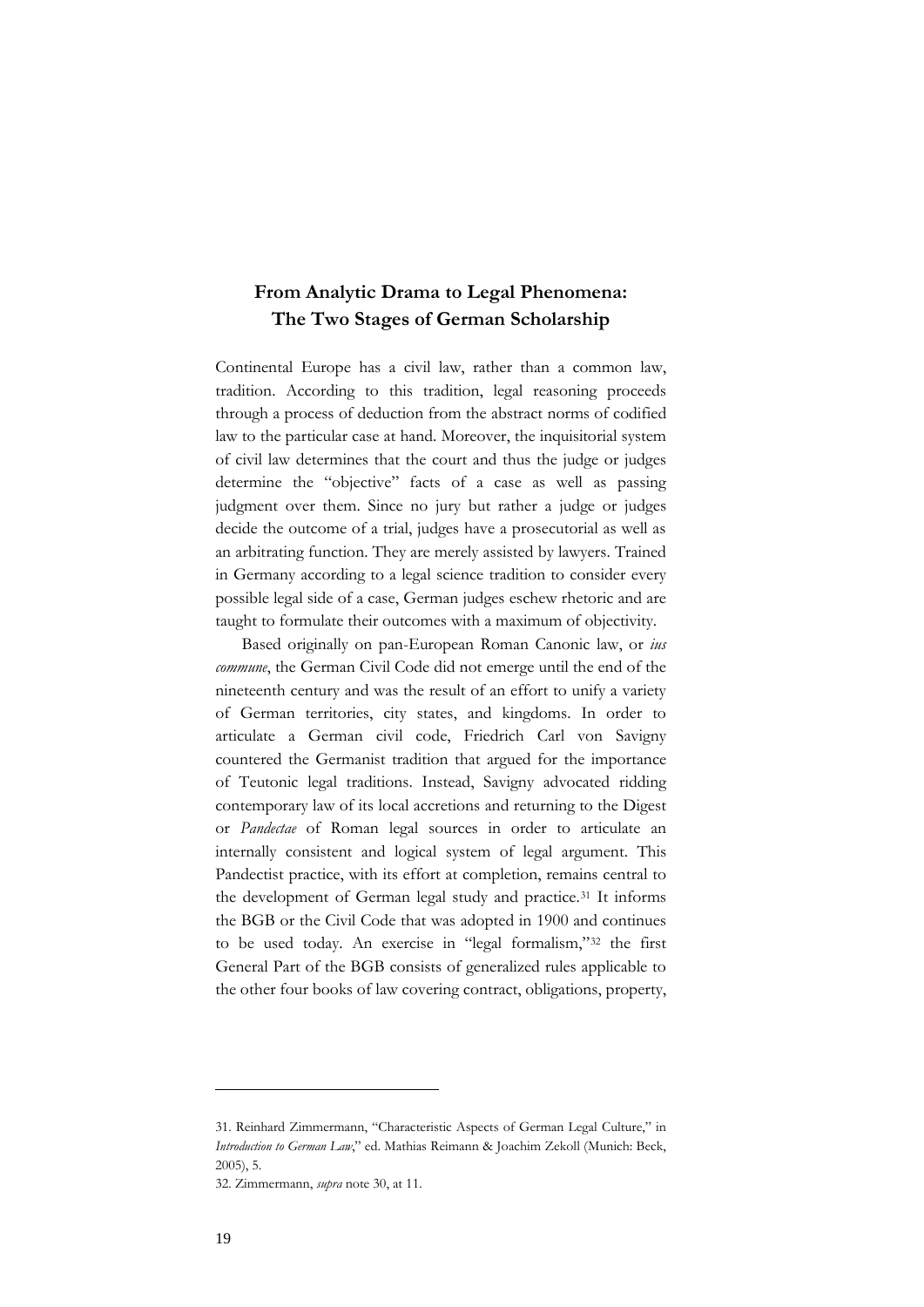domestic matters, and inheritance.[33](#page-19-0) Learning how to relate these various parts of law to one another through a process of abstraction is thus a major part of a German law student's training:

The BGB is not addressed to the citizen at all, but rather the professional lawyer; it deliberately eschews easy comprehensibility and waives all claims to educate its reader; instead of dealing with particular cases in a clear and concrete manner it adopts throughout an abstract conceptual language that the layman, and often enough the foreign lawyer as well, finds largely incomprehensible, but that the trained expert, after many years of familiarity, cannot help admiring for its precision and rigor of thought. [34](#page-19-1)

The Civil Code has faced two kinds of substantial revisions. The first of these was caused by the adoption of the *Grundgesetz* or Basic Law in 1949. This constitutional document was not called such because Germany was divided at the time, and composing a constitution was put off until after reunification. Responding directly to legal abuses and the horrors of the Nazi period, the Basic Law guarantees civil liberties, including first and foremost the inviolability of human dignity (a Kantian concept). Another change in German legal culture and a potential challenge to its traditional hermeticism has been caused by the country's integration into the European legal community. Both the Council and the Parliament of the EU communities' directives and the European Court of Justice's decisions have challenged the preeminence of Germany's legal system and have brought about modifications in contract law. Although the principle of subsumption from codified law remains central to German legal practice, judges also now refer to precedents and to commentaries on statutes in their judgments. Hence German law has become more of a mixed case.[35](#page-19-2) Whether Europe will eventually return to an *ius commune* remains to be seen.

German Law and Literature scholars proudly cite a long tradition of interdisciplinarity. This includes the Grimm Brothers, who are famous for their philology and fairy tale collections. Unlike Savigny, the Grimms stressed the importance of Germanic legal

<span id="page-19-0"></span><sup>33.</sup> Gerhard Danneman & Basil Markensis, "The Legacy of History on German Contract Law," in *Making Commercial Law*, ed. Royston Miles Goode & Ross Cranston (New York: Clarendon Press, 1997), 1.

<span id="page-19-2"></span><span id="page-19-1"></span><sup>34.</sup> Konrad Zweigert & Hein Kötz, *An Introduction to Comparative Law*, 2nd ed. (1992), 150; quoted in Danneman & Markensis, *supra* note 32, at 14. 35. Zimmermann, *supra* note 30, at 25.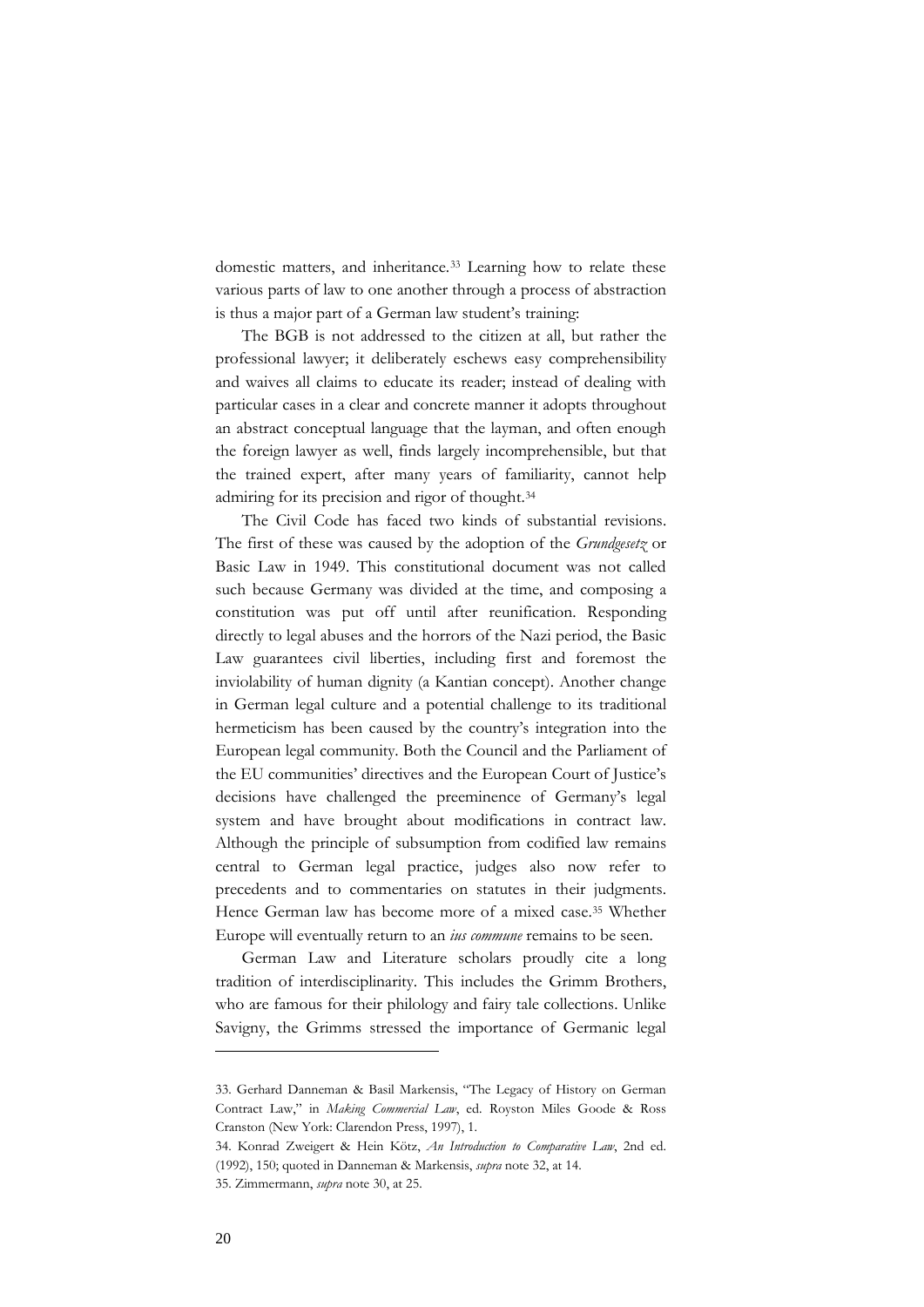traditions during debates about codification. Jacob Grimm wrote that "law and literature arose from the same bed."[36](#page-20-0) Moreover, he coined the term *Germanist* (or German scholar), which meant, in contradistinction to a Romanist, both a teacher of German law and a scholar of the German language. Proud mention is also frequently made of the many *Dichterjuristen* who have written in the German language.[37](#page-20-1) This term translates roughly as legal scholars who are also poets or who write literature. *Dichterjuristen* include—to name only a few of the most prominent examples—Goethe, Novalis, Kleist, E. T. A. Hoffmann, Heinrich Heine, Kurt Tucholsky, Franz Kafka, and most recently, Bernhard Schlink. Schlink's novel *The Reader* (*Der Vorleser*, 1997) has become famous outside of Germany due to its recent film adaptation.

Yet despite the emphasis on historical commonalities between law and literature, a first generation of German Law and Literature scholars has been quite dismissive of the importance of literature for law. Perhaps the insistence on the logical rigor of German legal science has given rise to a distrust of the claims made by American scholars for literature's potential to reform law. Legal scholars such as Ulrich Mölk, Klaus Lüderssen, and Thomas Vorbaum have accused literary scholars of inadequately engaging with the rigors of legal practice when they practice Law and Literature. [38](#page-20-2) Moreover, by emphasizing law's clarity and normativity versus literature's ambiguity, Heinz Müller-Dietz and Bodo Pieroth stress differences between law and literature rather than points of mutual influence. Summarizing a talk given by law professor Pieroth on Law and Literature, a commentator writes: "In legal science one aims to

<span id="page-20-0"></span><sup>36.</sup> Jacob Grimm, *Von der Poesie im Recht* (1816) (Darmstadt: Hermann Genter, 1957), 8.

<sup>37.</sup> Eugen Wohlhaupter, *Dichterjuristen*, 3 vol. (Tübingen: Mohr, 1953–1957).

<span id="page-20-2"></span><span id="page-20-1"></span><sup>38.</sup> Ulrich Mölk, "Vorwort," in *Literatur und Recht: Literarische Rechtsfälle von der Antike bis in die Gegenwart* (Göttingen: Wallstein, 1996), 7; Klaus Lüderssen, *Produktive Spiegelungen. Recht in Literatur, Theater und Film*, 2nd ed. (1991) (Baden-Baden: Nomos, 2002), 10; Thomas Vormbaum, "Die Produktivität der Spiegelung von Recht und Literatur," in *Produktive Spiegelung. Recht in Literatur, Theater und Film*, 2nd ed. (Baden-Baden: Nomos, 2002), xi, xx; Heinz Müller-Dietz, "Literarische Strafprozessmodelle," 150 *Goldammer's Archiv für Strafrecht* 269 (2003); Bodo Pieroth, "Recht und Literatur befruchten sich gegenseitig. Jurist der Universität Münster untersucht Gemeinsamkeiten und Unterschiede zwischen den beiden Disziplinen" 07.08.2000 – (idw) Westfaelische Wilhelms-Universität Münster, Oct. 15, 2006, available at http://www.uni-protokolle.de/nachrichten/id/61658/.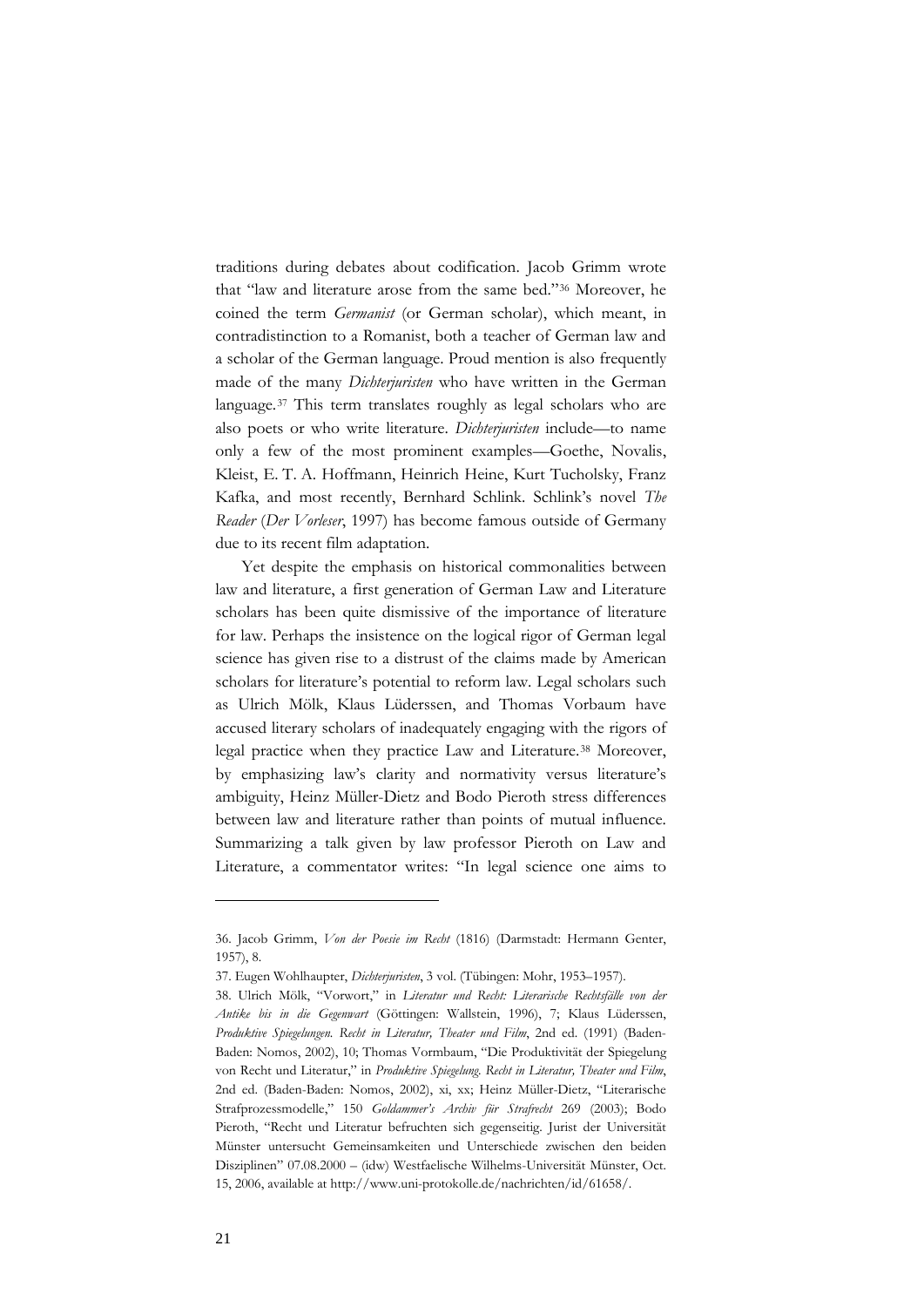achieve the greatest possible clarity, whereas literary studies aims to understand different levels of meaning" (my translation).<sup>[39](#page-21-0)</sup> In the first monograph-length study of the influence of the law-asliterature movement on Germany, Birgit Lachenmaier concludes that a general scepticism prevails regarding what are seen as the vague goals of the American movement, its limited usefulness for German juridical practice, and its missing methodology.[40](#page-21-1)

Traditionally, German Law and Literature scholarship has stressed the dramatic genre. Paradigmatic texts include Friedrich Schiller's family tragedy *The Robbers* (*Die Räuber*) from 1781, in which an unjust society drives a good man to anarchy and crime, and Heinrich von Kleist's comedy *The Broken Pitcher* (*Der Zerbrochne Krug*) from 1806. Here, a much-admired local judge is shown to be the criminal in the case he is investigating and presiding over. Without a clear narrating presence, plays forefront conflict and place their audiences in the role of the judge (in the inquisitional system).[41](#page-21-2) *The Broken Pitcher* is also an example of a so-called analytical play; this type of play mirrors the courtroom situation by reconstructing a decisive action, which took place before the play began. These plays fascinate German Law and Literature scholars because they were instigated and initially performed during a period when the disciplinary boundaries between law and literature had not yet become rigid and contending legal systems were being actively debated. *The Broken Pitcher*, for instance, demonstrates tensions between traditional German law and contemporaneous efforts to achieve unified codification.[42](#page-21-3)

In what I want to term a second, post-deconstructionist phase of German Law and Literature scholarship, deconstructive analysis has been embraced, as has Foucauldian analyses of how discursive practices affect one another. This turn was in part initiated by Anselm Haverkamp's analysis of Derrida's work on Walter

<span id="page-21-0"></span><sup>39.</sup> Pieroth, *supra* note 37: "In der Rechtswissenschaft werde versucht, eine möglichst große Eindeutigkeit zu erzielen, während die Literaturwissenschaft darauf abziele, verschiedene Bedeutungsebenen zu erfassen."

<span id="page-21-1"></span><sup>40.</sup> Birgit Maria Lachenmaier, *Die Law as Literature-Bewegung—Entstehung, Entwicklung und Nutzen* (Berlin: Wissenschaftlicher Verlag Berlin, 2008), 26, 228–30. 41. Anke van Kempen, *Die Rede vor Gericht* (Freiburg: Rombach, 2005), 24.

<span id="page-21-3"></span><span id="page-21-2"></span><sup>42.</sup> Van Kempen, *supra* note 40, at 67.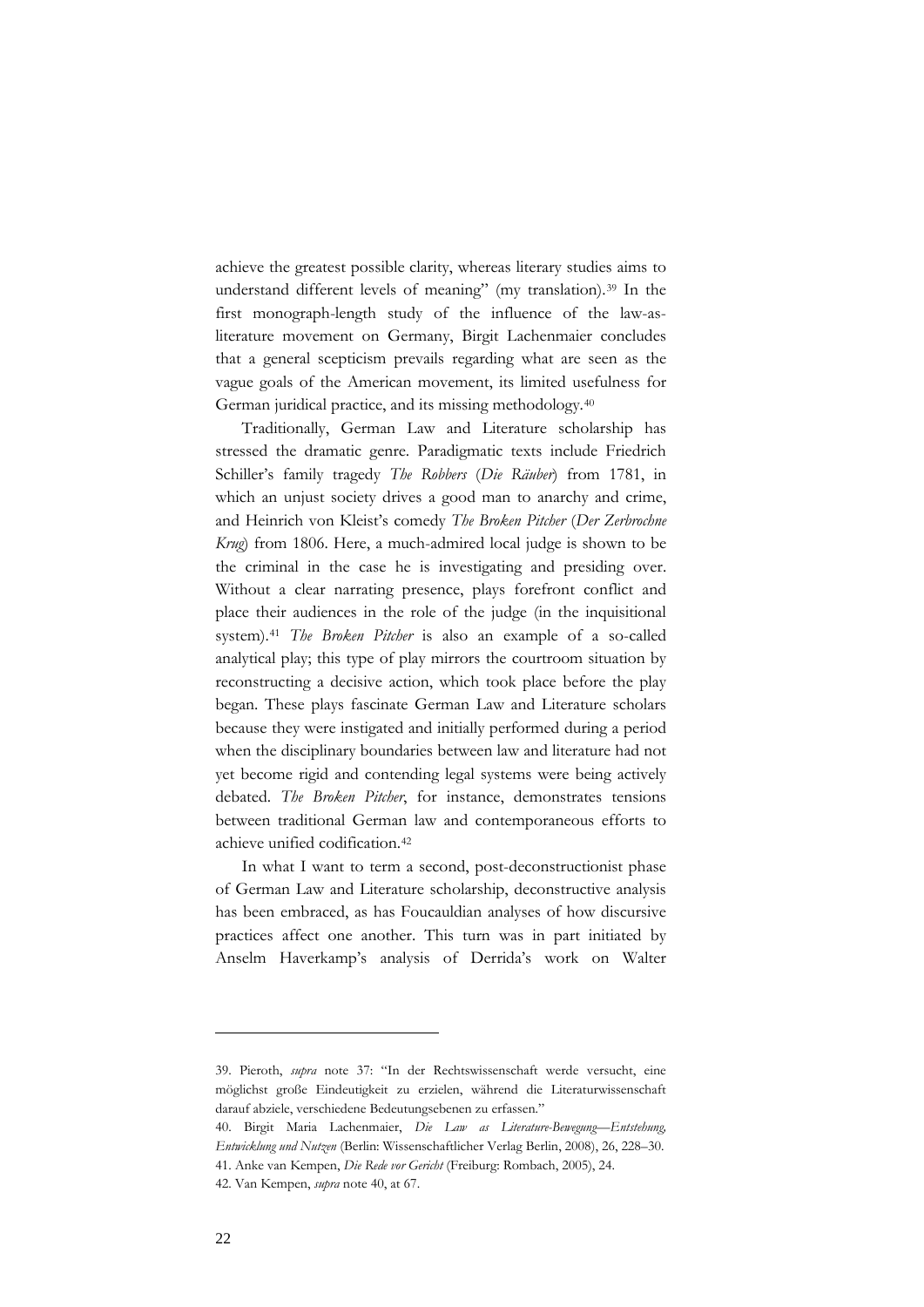Benjamin and its importance for deconstructive legal philosophy.[43](#page-22-0) Post-deconstructionist scholars include Cornelia Vismann, Thomas Weitin, Michael Niehaus, Florian Hoffmann, Peter Schneck, Manfred Schneider, Anke van Kempen, and Gert Hofmann, among others. Typical of this scholarship in English is Peter Schneck's recent application of Derrida's work on legal and literary genre to an analysis of how literature insists on the superior legality of its own evidence.[44](#page-22-1) Vismann and Florian Hoffmann have published a special issue of the *German Law Journal* on Derrida in 2006 as well as co-edited *Derrida and Legal Philosophy* (2008). A translation of Vismann's German-language monograph from 2000 concerning the meaning of archives and archival techniques for legal systems and legal cultures has just appeared in English (Files: Law and Media Technology, 2008). Given the German Democratic Republic's practice of keeping extensive files on the supposedly subversive activities of its inhabitants and the continuing controversy about how these files should be treated, this is a particularly pertinent relevant topic in the now unified Germany.

It is noticeable that many of the authors mentioned above analyze and deconstruct legal phenomena in large historical studies, such as ones on judging, interrogating, promising, witnessing, as well as forensic speech. On the one hand, this breadth of scholarship bespeaks the particularities of German academia: in order to be eligible for a professorship in Germany one must write monumental historical studies. On the other hand, the change in emphasis from plays to legal phenomena speaks for the movement in Law and Literature away from an analysis of a given literary text to a larger interest in aesthetic texts as elements of legal culture. Thus the paradigmatic literary text in German Law and Literature is no longer the historical play but the legal process itself. German scholarship differs from deconstructive British work in that it is less overtly performative. Scholars generally retain a serious tone and eschew the autobiographical.

#### **Dead Ends and Open Closures**

<span id="page-22-0"></span><sup>43.</sup> Anselm Haverkamp, ed., *Gewalt und Gerechtigkeit. Derrida–Benjamin* (Frankfurt: Suhrkamp, 1994).

<span id="page-22-1"></span><sup>44.</sup> Peter Schneck, "The Laws of Fiction: Legal Rhetoric and Literary Evidence," 11 *European Journal of English Studies* 47 (2007).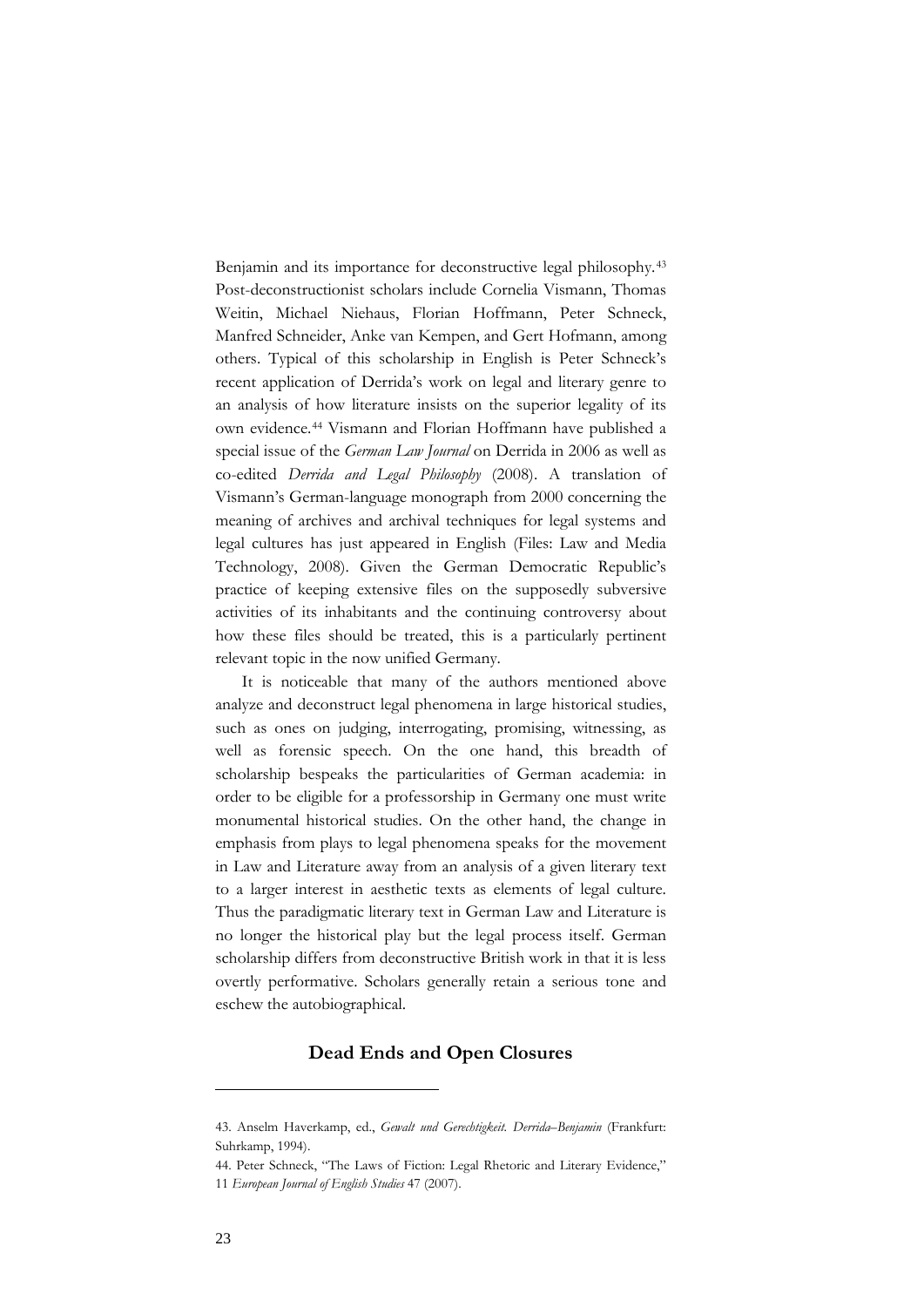Having described differences in aims, forms, and sample literary texts in American, British, and German work, I wish to turn now to some recent trends in Law and Literature scholarship that are common on both sides of the Atlantic. This would suggest that Law and Literature can be regarded as a historical movement. On the one hand, this movement displays some common general developments. As the last sections have shown, however, this movement has, on the other hand, been variously interpreted depending on where it is being practiced.

One scholarly dead end that persists and arguably weakens the interdiscipline is the reproduction of essentialist visions of law and literature made in the attempt to critique the law. I have already written about American Law and Literature scholars' commitment to a traditional vision of literary narrative as the locus of ethics. Reiterating this commitment, Weisberg has recently commented on how Schlink's *The Reader* demonstrates how novels uniquely create a space in which judgment over a crime can be made while allowing for the comprehension of the perpetrator's actions: "But narrative, *The Reader* proves, *is* the locus of accountability joining a tradition in our novelistic culture that provides where little else does a space in which human behavior can be both understood and (where culpable) accurately judged."[45](#page-23-0) This positive review suggests the overwhelming importance of narratives to human comprehension of the world and thus verifies the findings of much recent cognitive research. It should thus be gratifying to scholars, such as myself, who are committed to narratological readings of literary texts. Yet Weisberg's view reifies an understanding of literature as the good and the ideal in contradistinction to rough-and-ready law and the everyday.

This attitude is by no means exclusive to American scholars who rely more often on realist prose works to interrogate law. In postmodernist British work, a tendency to treat the mythic or the poetic as a Levinasian Other that may call law to a better self also prevails. In the following quote, Douzinas and Gearey allude to Shelley's claim in his "A Defense of Poetry" (1821/1840) that poetic language remakes the world and poets legislate over it: "By

<span id="page-23-0"></span><sup>45.</sup> Richard Weisberg, "A Sympathy That Does Not Condone: Notes in Summation on Schlink's *The Reader*," 16 *Law & Literature* 229, 233 (2004).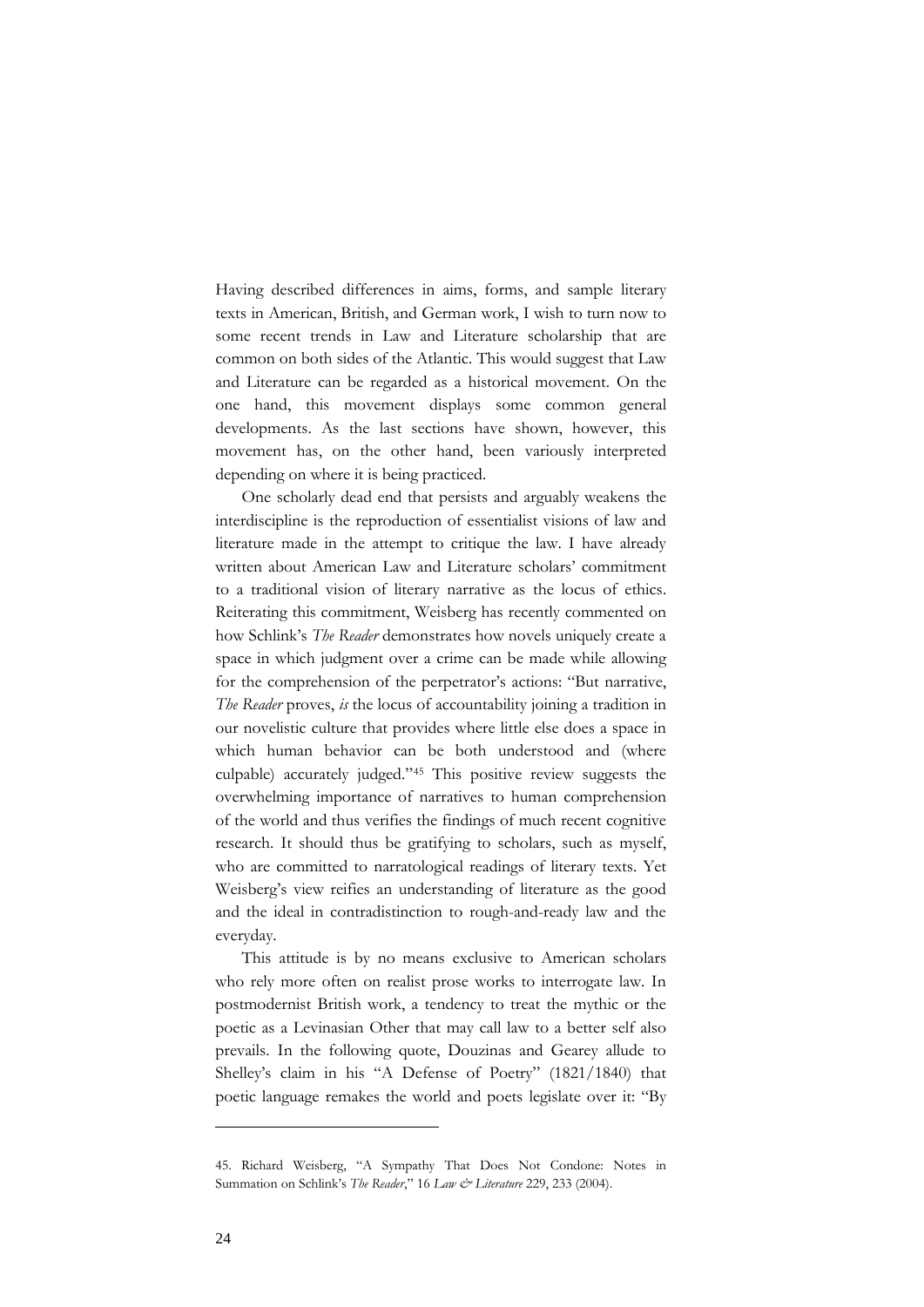reminding us that writers and artists have legislated, while philosophers and lawyers (some celebrated, others forgotten) have spoken poetically, we suggest the possibility of new ways of thinking and living the law."[46](#page-24-0) Arguably, a neo-Romantic idealization of the poetic as a reformative force occurs here. Such a view ignores the insights of cultural critics such as Raymond Williams, Michel Foucault, and Fredric Jameson that literature and the literary also reproduce and naturalize prevailing power relations, good and bad. Arguably, the idealization of literature in Law and Literature critiques occurs more readily among lawyers than literary scholars.

Moving from the other direction, a tendency persists, particularly among literary scholars, to equate law with material history, politics, and the real, meant here in the non-Lacanian sense. This is in part due to literary scholarship's having retreated from an embrace of high theory and deconstruction that marked 1980s criticism. This was followed by a renewed interest in historical conditions and materiality as the specific context in which a text arises and into which it is received. While in themselves sound, these developments may also lead to essentialist thinking about law and literature as opposites. Florence Dore, an Americanist working at Kent State University in Ohio, has traced the trend in American novel studies to address legal history as intrinsic to literature and vice versa. She argues that what was once seen as the novel's relation to the political has now been reformulated "as a relation between literature and law." [47](#page-24-1) This trend is marked by "an aversion to linguistic ambiguity"[48](#page-24-2) that tends to reify traditional ideas about literature and the law:

[R]ather than bringing the critical practices that derive from literature's linguistic richness to studies of the law, literature scholars surprisingly tend to reproduce rather than complicate the assumption that laws present us with hard "truths" that "ring through the literary. . . . It is this turn, it seems to me, that has led to a sense among literature

<span id="page-24-0"></span><sup>46.</sup> Douzinas & Gearey, *supra* note 15, at 34.

<span id="page-24-2"></span><span id="page-24-1"></span><sup>47.</sup> Florence Dore, "Law's Literature, Law's Body: The Aversion to Linguistic Ambiguity in Law and Literature," 2 Law, Culture & Humanities 17, 24 (2006). 48. Dore, *supra* note 46, at 19.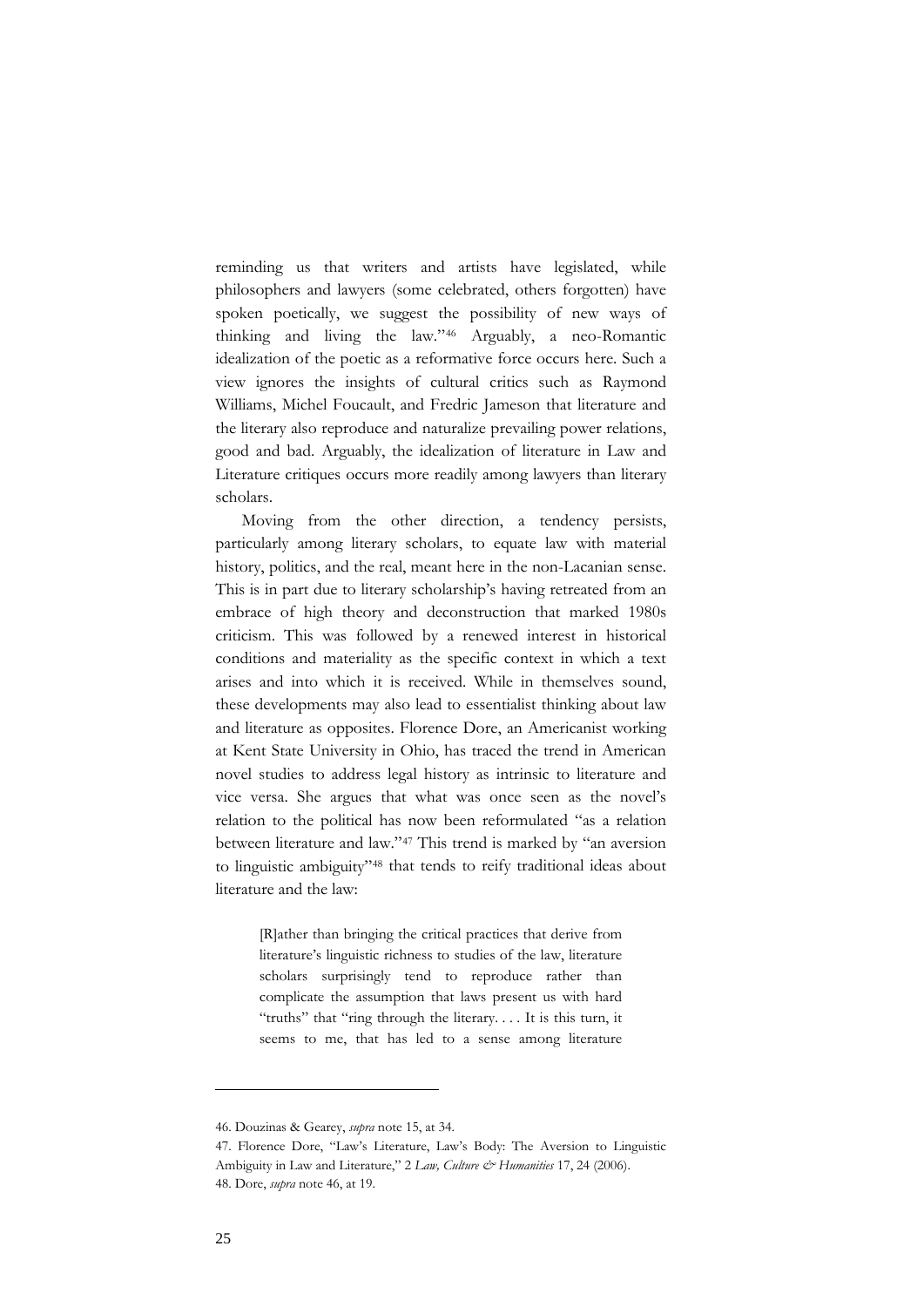scholars that law can return us to a "hard" historicity that preceded theory.[49](#page-25-0)

In the move to the historical and the material, it appears as though the insights of postmodernism and deconstruction have been forgotten. The law is projected as a concretized absolute. Regarding law as a signifying practice goes forgotten. Law becomes a synonym for violence; law's contribution to the furthering of civil rights, for instance, goes unheeded.

These mutual trends lead to a gendering of law and literature that is counterproductive for interdisciplinarity: literature represents an intersubjective ethics of care, which may cure law of its violence; it is figured as contiguous and ambivalent. Law is normative and concrete, historically embedded, and without rupture. One finds this gendering of the two disciplines from early on. Indeed, it is implicit in Jacob Grimm's hetero-normative comment that poetry and law arose from the same bed. It has been commented on by critics such as Jane Baron (1999), Aristodemou, Peters, Martin Kayman, and myself (2007), among others. Yet despite repeated commentary, this tendency remains. Christine Künzel has written explicitly about the conceptualizations of the two parts of the interdiscipline along the lines of gender difference. She contends that without an explicit analysis of this metaphorization of law as masculine and literature as feminine, with all of the attendant cultural baggage this division entails, Law and Literature cannot move forward.[50](#page-25-1) The most traditional binarism in Law and Literature is the juxtaposition of law and literature as analogous to the difference between law and equity or law and mercy. In countless readings of *The Merchant of Venice*, *Bleak House*, and other now canonical texts, "mean" positive law is contrasted with an ethics of care that is suggested by alternative literary storytelling. Law is masculinized and literature or myth is feminized in an essentialist manner. For a contemporary student of literary studies, this is highly problematic, as literature has been shown to be a vehicle for class and gender ideologies. It is not innocent; it is not in

<span id="page-25-0"></span><sup>49.</sup> Dore, *supra* note 46, at 19–20.

<span id="page-25-1"></span><sup>50.</sup> Christine Künzel, "'Aus einem Bette aufgestanden'. Anmerkungen zum Verhältnis' zwischen Recht und Literatur," in *Figures of Law: Studies in the Interference of Law and Literature*, 115–32 (Tübingen & Basel: A. Francke Verlag, 2007).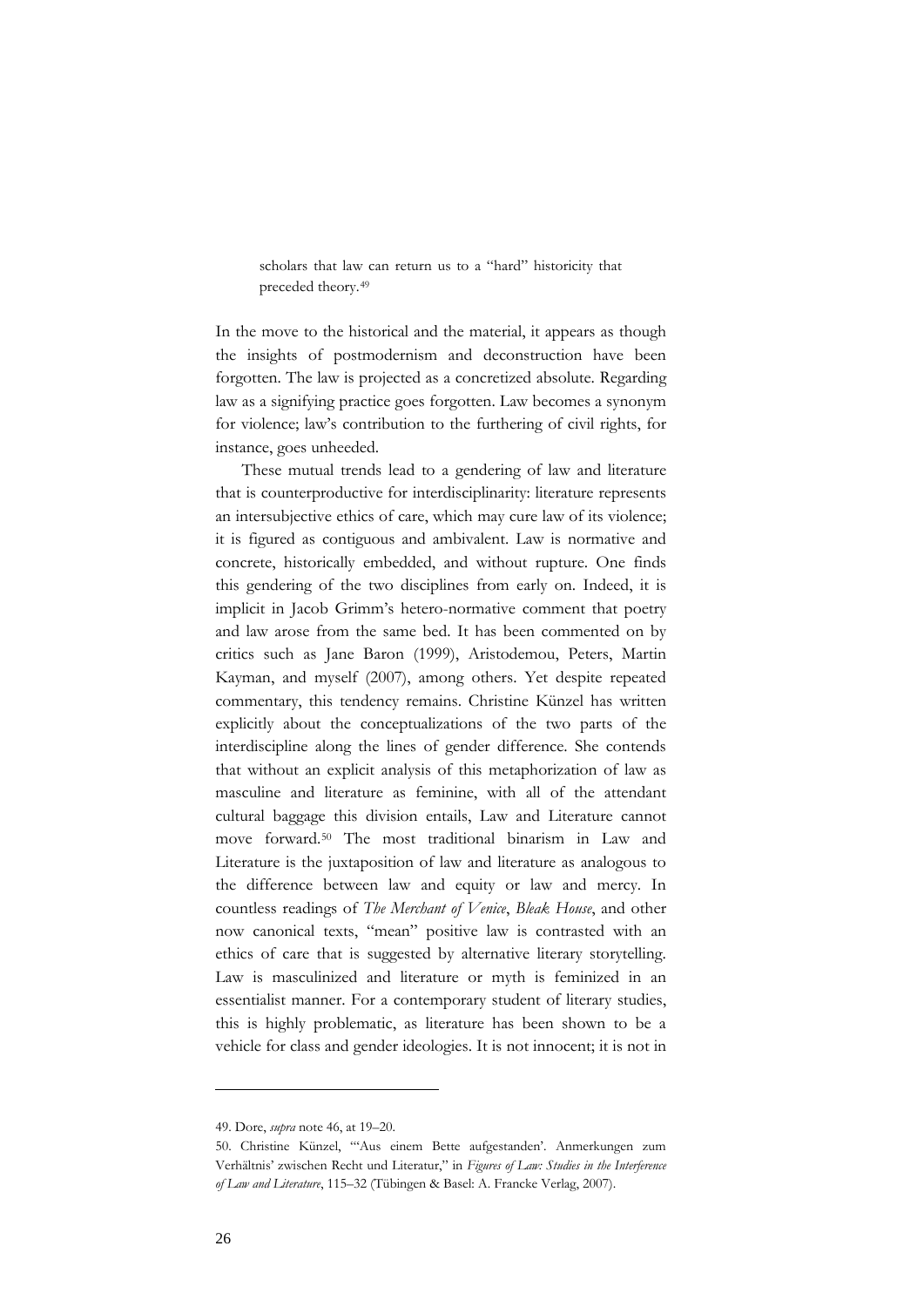any sense wondrously material, feminine, and contingent. It informs and stems out of a cultural moment; moreover, as Derrida and others have pointed out, literature enforces, like all genres, the laws of its production, dissemination, and exegesis.

What Dore sees as a trend in literary scholarship to want to disambiguate law may in fact be an instance of a larger cultural movement—a new tendency towards concretion and a mistrust of ambivalence in general. Martin Kayman, a British scholar who has worked extensively on Law and Literature, copyright, as well as the cultural politics of the English language, has noted the increasing preeminence of forensic linguistics in British legal education.<sup>[51](#page-26-0)</sup> Rhetorical study is then being replaced by the priority of a material analysis of language and articulation. Kayman traces this tendency further in an interest in a new empiricism, which affects many aspects of legal culture. Thus the fascination with forensic science made manifest in a plethora of television series is replicated in a desire to return to a body of evidence.

The neofoundationalism that concerns me here is built around a return to the body. This is not any longer the sensual humanist body of empiricism that had been a privileged object of the earlier critique. The body of empiricism was at least one whose sensations required processes of interpretation and validation that, since David Hume, have always been bound to forms of skepticism. In contrast, the body I am referring to would be more accurately called a body of truth, a *corpus verum*, to use the expression of the Eucharist, a body that commands belief. [52](#page-26-1)

Departing from the dead ends, I would like to highlight more forward-looking developments in the study of Law and Literature. The first of these is a change from a binary discipline to a triadic or multiple one. The second is a move from understanding the literary to be a realist novel or a poem to conceiving it as a larger aesthetic text. Both indicate a modernist or postmodernist emphasis on open endings rather than neat closure.

<span id="page-26-0"></span><sup>51.</sup> Greta Olson & Martin Kayman, "From 'Law and Literature' to 'Law, Literature and Language: A Comparative Approach,'" 11 *European Journal of English Studies*, *supra* note 43, at 1.

<span id="page-26-1"></span><sup>52.</sup> Martin Kayman, "The Body of Law, the Corpus, and the Return of the Real," in preparation, quoted here in kind agreement with the author.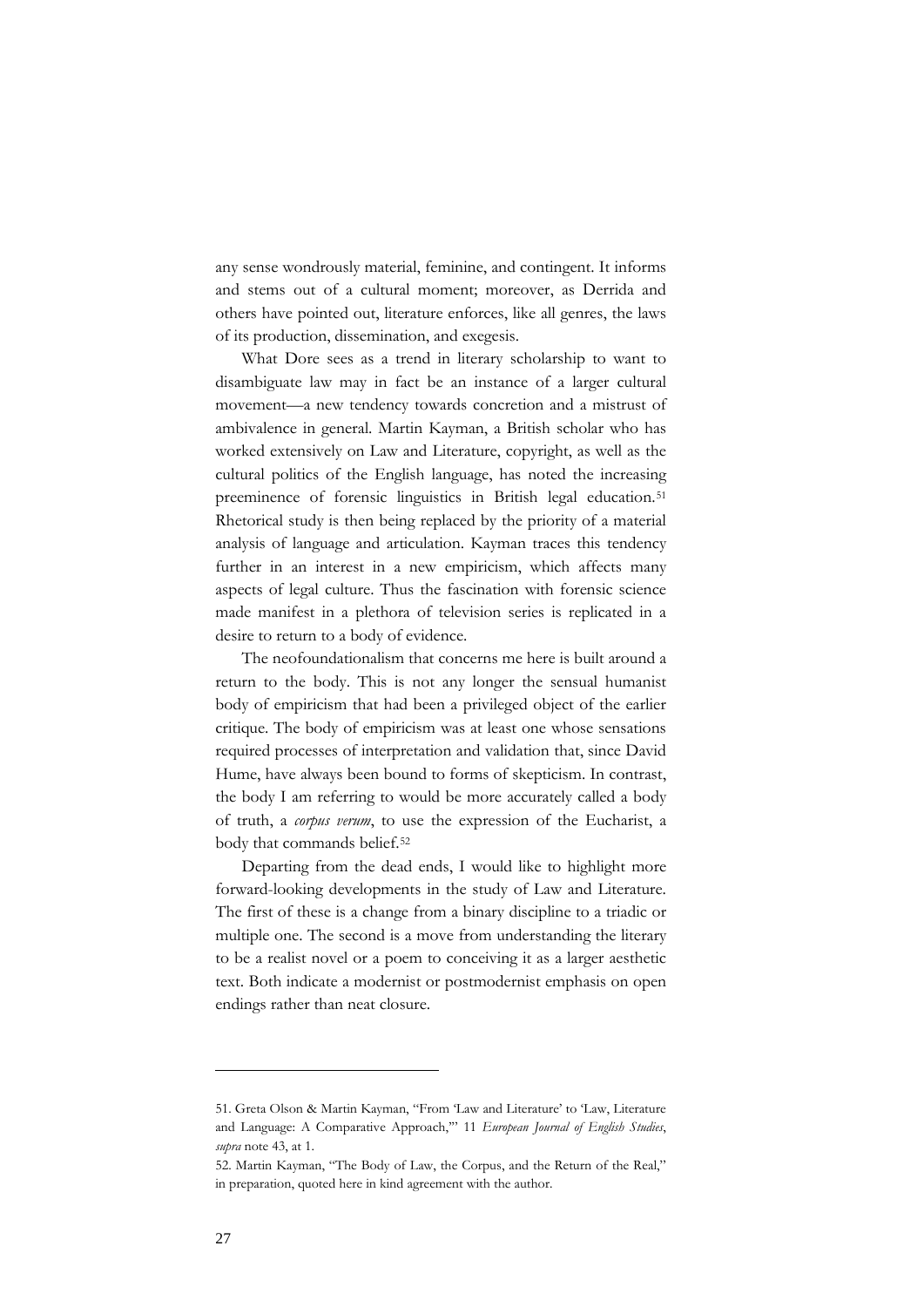Regarding the former development, I wholly agree with Peters's assessment of the current state of scholarship in the States. She describes the plethora of recent histories of the discipline as "signifying law and literature's transformation into something bigger and necessarily more amorphous."[53](#page-27-0) Common to both sides of the Atlantic is, then, a move beyond an interdiscipline based on the interface and dialogue between two well-established disciplines, to a triadic or a plural venture. Exemplary of this trend is the fact of this essay having first been delivered as a paper at an MLA session on Law and Narrative. Literature was implicitly a part of the session's topic, and indeed readings of literary texts were the basis of analysis in two of the three papers delivered there. Similarly, in collecting calls for papers for the European Network of Law and Literature, it has proven increasingly difficult to locate the appropriate forums by simply typing the key words "law and literature" into search engines. What was once called Law and Literature is now entitled Law, Culture, and the Humanities; or Law, Literature and Culture; Law, Literature and Language; or Law and Semiotics. If "literature" remains in the title of new permutations of the interdiscipline, it is understood as something beyond the traditional written literary text.

Thus a move can be detected away from the supposedly dichotomous, or complementary, projects of law and literature to a more inclusive practice of regarding law as a cultural practice. [54](#page-27-1) Recent scholarship that works along this line includes Paul Raffield's excellent *Images and Cultures of Law in Early Modern England* (2004), which demonstrates the symbolic pertinence of the Inns of Court for an emerging common law culture, or Sue Chaplin's *The Gothic and the Rule of Law, 1764–1820* (2007), which delineates the presence of the Gothic in Blackstone's *Commentaries* and contemporaneous novels. Less accessible to English-language readers but quite similar in intent is the recent German collection of essays, called *Bildregime des Rechtes* (2007), which might be roughly translated as "Law's Regime of Pictures." As the title implies, the collection explores the connections between law and images and

<span id="page-27-0"></span><sup>53.</sup> Peters, *supra* note 3, at 451.

<span id="page-27-1"></span><sup>54.</sup> See Guyora Binder and Robert Weisberg's introduction to *Literary Criticisms of the Law* (Princeton: Princeton University Press, 2000) for the theoretical background of these developments.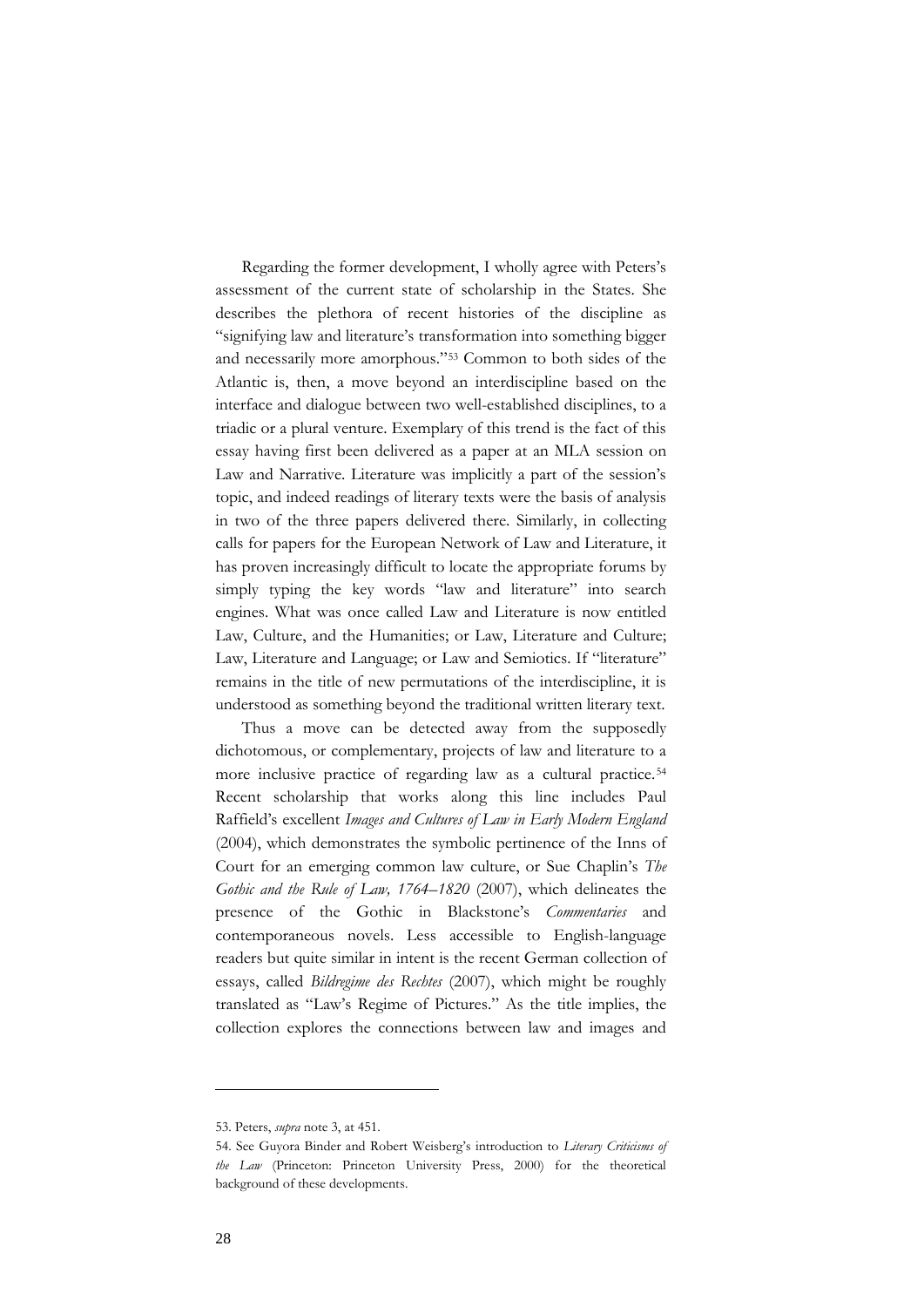theorizes whether the loss of monumentality of law has led to a greater meaning of images[.55](#page-28-0)

The other move in current scholarship is to embrace the visual and the aesthetic in a more generous notion of the literary than has been typical in Law and Literature. For many of us working in literature departments, this will be a familiar development. Our discipline is now as much about cultural development and the practices of signification as it is about close reading. Writing about this change in a seminal essay from 1989 called "Towards Cultural History—in Theory and Practice," Catherine Belsey describes the move towards "signifying practice" and the difficulties that inhere in this. As she jocularly states in an attempt to cheer up an imagined disgruntled reader: "But if we can interpret Shakespeare, we can surely learn to interpret fashion and music—and privies."<sup>56</sup> Thus while we may—and we do in Germany —still lecture students on how to recognize zeugma and periphrasis in Pope's *Rape of the Lock*, we also teach courses that focus on representation and ethics using photographs of torture in Abu Ghraib prison. For those coming from an orientation in the law and an education in the legal, the embrace of the visual and the aesthetic as endemic to law may be a less comfortable endeavor[.57](#page-28-2)

#### **No Grand Narrative**

This essay reviews the plotlines and narratives of some varieties of Law and Literature. In describing three types of scholarship, I have relied implicitly on a differentiation the legal sociologist Lawrence Friedman once made that I continue to find useful in describing some of the cultural issues involved in how we regard law and literature individually and in conjunction. He calls legal culture "the ideas, values, attitudes and opinions people in some society hold

<span id="page-28-0"></span><sup>55.</sup> Jean Baptiste Joly, Cornelia Vismann & Thomas Weitin, eds., *Bildregime des Rechts* (Stuttgart: Akademie Schloss Solitude, 2007).

<span id="page-28-1"></span><sup>56.</sup> Catherine Belsey, "Towards Cultural History—in Theory and Practice," 3 *Textual Practice* 159, 166 (1989).

<span id="page-28-2"></span><sup>57.</sup> Peter Goodrich has written on this topic in these pages: "Now indeed law and literature seems a distant illusion, a remote and unreal academic parlor game, Sunday afternoon conversation. It is equally retro, definitely old school. No question here. Literature survives as part of something more." "Screening Law," 21 *Law & Literature* 1, 20 (2009).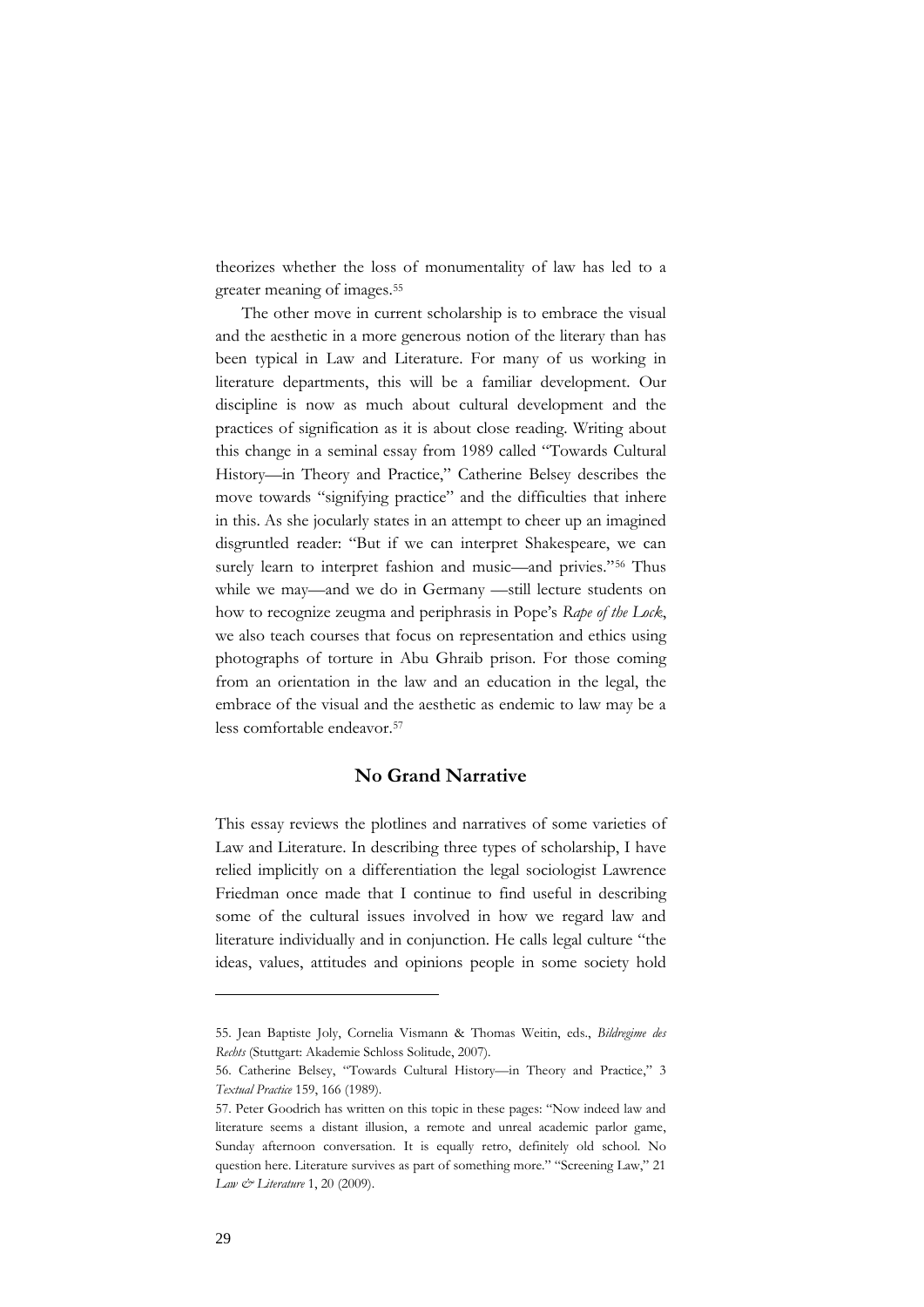with regard to law and the legal system."[58](#page-29-0) Furthermore, Friedman differentiates between so-called internal and external legal cultures, points out that borders between them are porous, and suggests that law centrally depends on the opinions about it generated in the larger culture in which it is made. His work also implies that legal cultures are ideological, and that external manifestations of law are just as important for internal legal cultures as individual judgments. Moreover, he suggests that despite topical similarities between legal systems—e.g., American and English Law—differences in legal cultures may be far larger and have far greater cultural ramifications than might be initially supposed.

My descriptive critique of how legal cultures structure the subjects, plots, and development of their Law and Literature scholarship has been performed due to what I see as moments of blindness in various types of research. I cannot conclude now with any grand narrative because I am convinced that such a narrative is no longer tenable in a period that no longer believes in organizing historical stories that attempt to explain everything. Thus let me close with several *petit récits* or simply suggestions for further thought.

Regarding the cultural politics of Law and Literature practice, I wish to suggest to my sister and fellow American colleagues that we be conscious that the adversarial, common law legal system with a constitution that is interpreted in the Supreme Court is not the only basis for legal cultures. We need to be careful of a tendency to universalize our scholarly narratives when talking about Law and Literature in general and remember that particular preoccupations are in fact endemic to the American setting. Moreover, I would caution against idealizing the realist novel. This does not mean dismissing the novel from its place in Law and Literature altogether, but being canny about the representational techniques and political agendas that the realist novel tends to render invisible. There are novels that problematize the way in which they are told and seek to undermine the authority of their narration. J. M. Coetzee's novels

<span id="page-29-0"></span><sup>58.</sup> Lawrence M. Friedman, "Is There a Modern Legal Culture?," 7 *Ratio Juris* 118 (1994).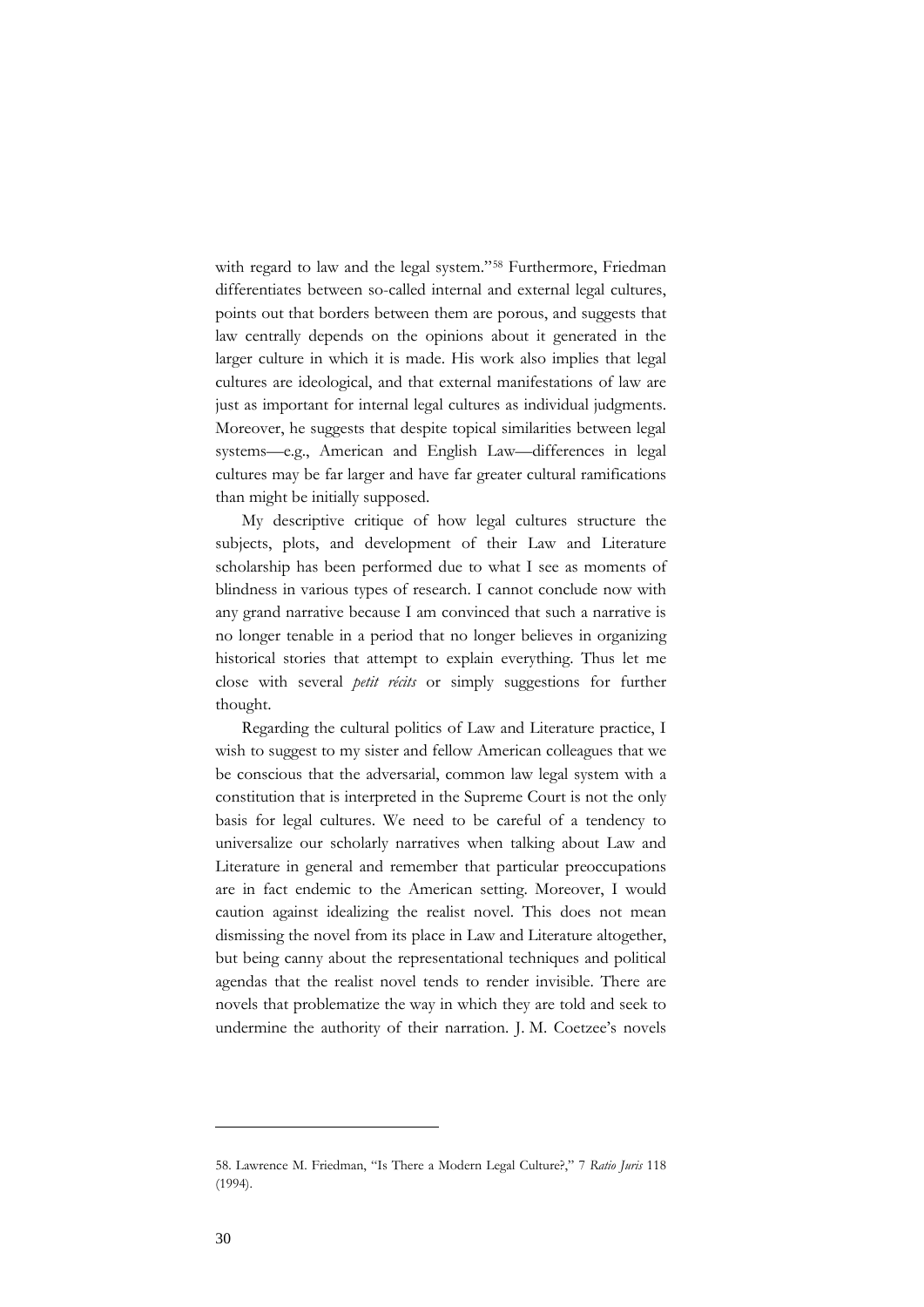are a case in point. Law and Literature scholarship on these texts exemplifies a new, more critical engagement with novelistic prose.<sup>[59](#page-30-0)</sup>

In a complementary fashion, I would call to my European colleagues to remember that the Law and Literature movement arose in its most recent manifestation out of a frustration with legal training, interpretation, and practice in America. This movement represented an effort to return a performative ethics as well as an idealism and reverence to law. Copying the forms of this scholarship by adopting an adversarial scenario or by assuming similar struggles between, for instance, law and equity within other legal cultures will only lead us into imitative scholarship. Rather, the peculiarities of our own legal systems and legal histories need to be kept in mind as we contest law with the aesthetic and use law to query the literary.

Finally, I need to point out the inherent weakness of my own argument. A recent debate in Britain concerns the validity of adopting sharia law in some situations. My own work evinces a limited familiarity with just three legal systems and legal cultures and a complete lack of knowledge about many others. It also points towards a larger issue of to what degree a populace's faith in its legal system determines the kind of questions its practitioners will critically ask about the law. It is with this limitation and question in mind that I conclude with the wish that we both contextualize and open up scholarly stories in Law and Literature.

\* \* \*

Since this article was first published in June of 2010 it has received a fair amount of critical comment. This fact and the knowledge that it will be reprinted in a volume intended in the first instance for a European audience have led me to venture to suggest a few recommendations for researchers who are interested in furthering the project of European Law and Literature scholarship.<sup>[60](#page-30-1)</sup>

<span id="page-30-0"></span><sup>59.</sup> Melanie Williams, *Empty Justice: One Hundred Years of Law, Literature and Philosophy—Existential, Feminist and Normative Perspectives in Literary Jurisprudence* (London & Sydney: Cavendish Publishing, 2002).

<span id="page-30-1"></span><sup>60.</sup> My great thanks go to Martin A. Kayman for his critical comments on what follows here.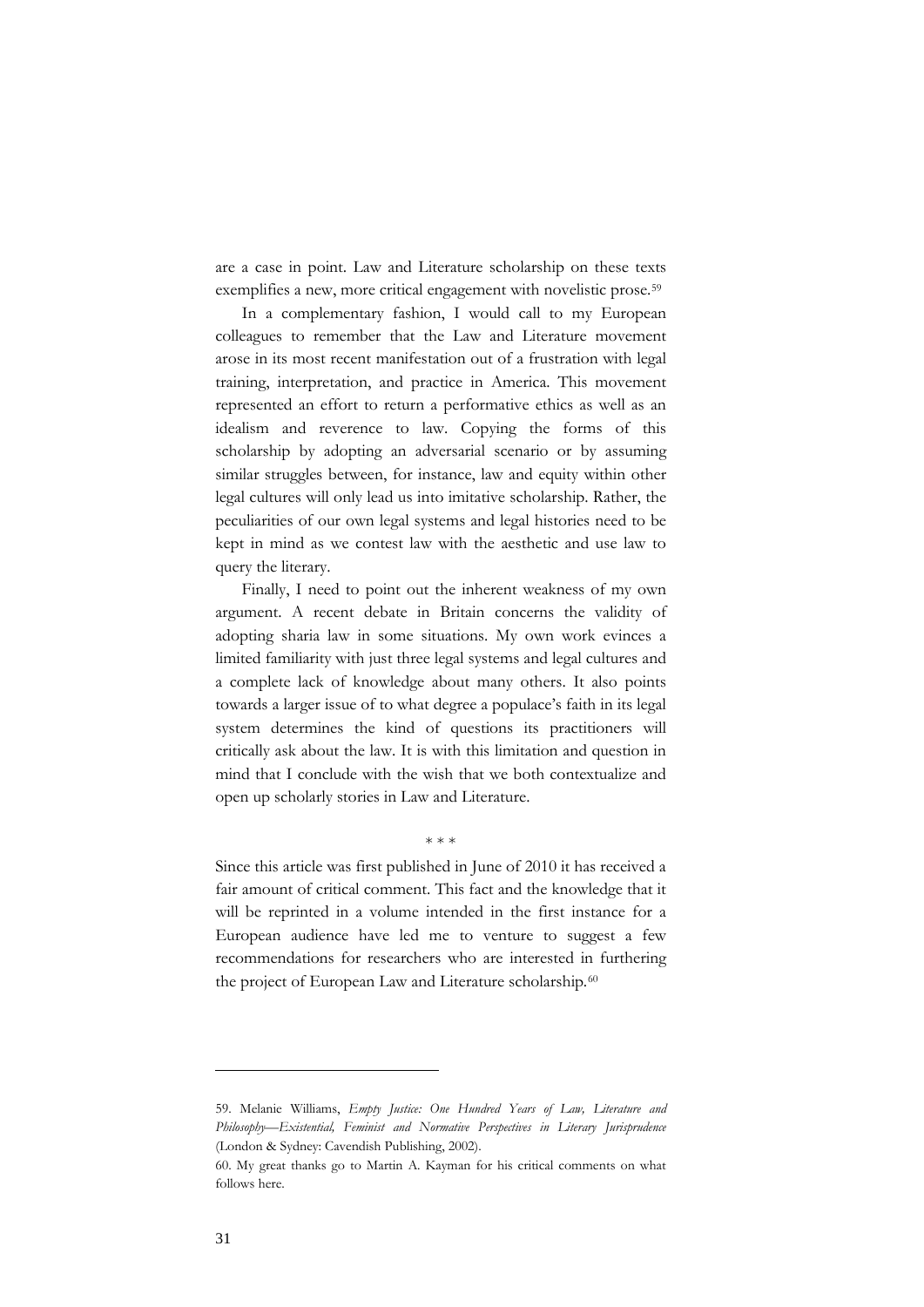1) I advocate the pursuit of comparative work for two interrelated reasons. One, American research paradigms and American legal culture have, in fact, provided the background for much of the Law and Literature research being done today; thus it is vital to name explicit differences in various European legal cultures and literatures and then to actively explore how these points of contrast shape our understanding of how literature and law interact with each other and inform our perception. Pointing out areas of linguistic, juridical, aesthetic, and cultural dissimilarity will create useful interventions in a world where globalization increasingly forces different legal paradigms and their source languages and legal traditions to interact. Two, European countries are in the process of integrating their own laws, legal systems, and courts with those of the European Union. This process is rife with conflict. Consider the controversial decisions by the European Court of Human Rights regarding voting rights for prisoners in the UK or preventative detention in Germany; alternately, criticisms by the German Constitutional Court of the European Court of Justice's overstepping its jurisdiction reveal that European people and sovereignties are not of one mind regarding where the locos of law should be. Our research can help to articulate sources of and reasons for these conflicts.

2) Scholars working within various intellectual and legal traditions across Europe need to address the issue of our different languages. For better or worse, English functions as a *lingua franca* in much international peer-reviewed research. Moreover, English also constitutes the working language in many European legal institutions as well as in much international litigation.[61](#page-31-0) One response to this trend is to publish poly-lingual work with summaries in English; this enables those who are less at home in English to reflect on their local legal cultures and literatures. Another strategy is to work in English on non-Anglophone texts, literatures, and legal issues thus making them accessible to a larger readership.

<span id="page-31-0"></span><sup>61.</sup> María Ángeles Orts Llopis, "The Untranslatability of Law? Lexical Differences in Spanish and American Contract Law," 11 *European Journal of English Studies* 1, 17- 18 (2007).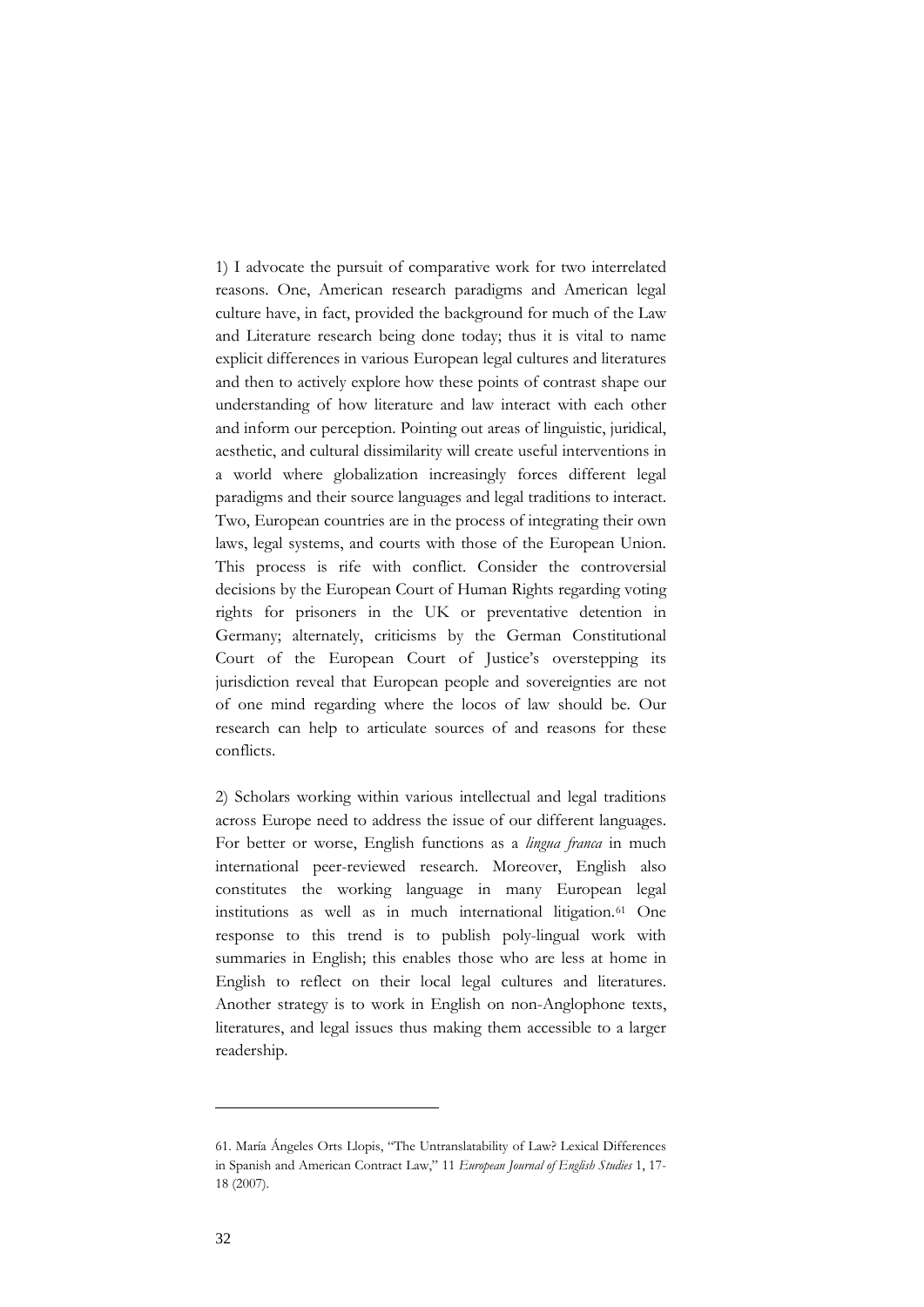3) For those of us who wish to write about literature in the traditional sense, it may – in the spirit of much political criticism – be important to turn to genres other than realist prose fiction and/or strongly narrative poetry. If we do choose to work with the former type of texts, we need to be canny about their representational techniques and the ideologies that shape them.

4) We need to question the "literary" per se. Similar processes of selecting, highlighting, and narrating or arranging occur in nonverbal texts as in literary ones. The moves to address mediality, visuality, digitality, and popular culture as well as the social processes these phenomena partake in represent, for me, the most vital areas of research today. Yet in undertaking this work, we need to be wary of perpetuating facile interpretations of law and justice that have been undertaken in some traditional *law-in* literature scholarship. Naming the manners in which different modalities affect our perception and refusing to regard multi-media texts as mere reflections of a prior content in law, justice, and the legal but as active participants in legal culture are integral to this project.

5) While the discussion of what the new multiplicity of law-related scholarship should be called may be fruitful and might lead to a more articulate concept of where research is going, 'Law and Literature,' 'Law and Culture,' 'Law and the Humanities,' and 'Law and Media,' 'Law and the Visual,' or 'Law and Art' are in fact related fields. In attempting to promote European work, it may be strategic to also honor our points of likeness.

6) Making our scholarly, political and institutional aims as explicit as possible will, I believe, help further European Law and Literature scholarship. In writing the article printed here I followed several aims: The central one was to point out what I perceive as a reliance by some scholars on a short-list of canonical Law and Literature texts written in English as primary source material and the attendant adoption of American legal concepts and paradigms. This appeared to me to be to the detriment of an analysis of Europe's variety of legal cultures and literatures. It has also fostered a hesitancy to address the current conflict between local and traditional legal cultures and emerging European Union and global ones. A second motivation was to highlight what may be two erroneous tendencies